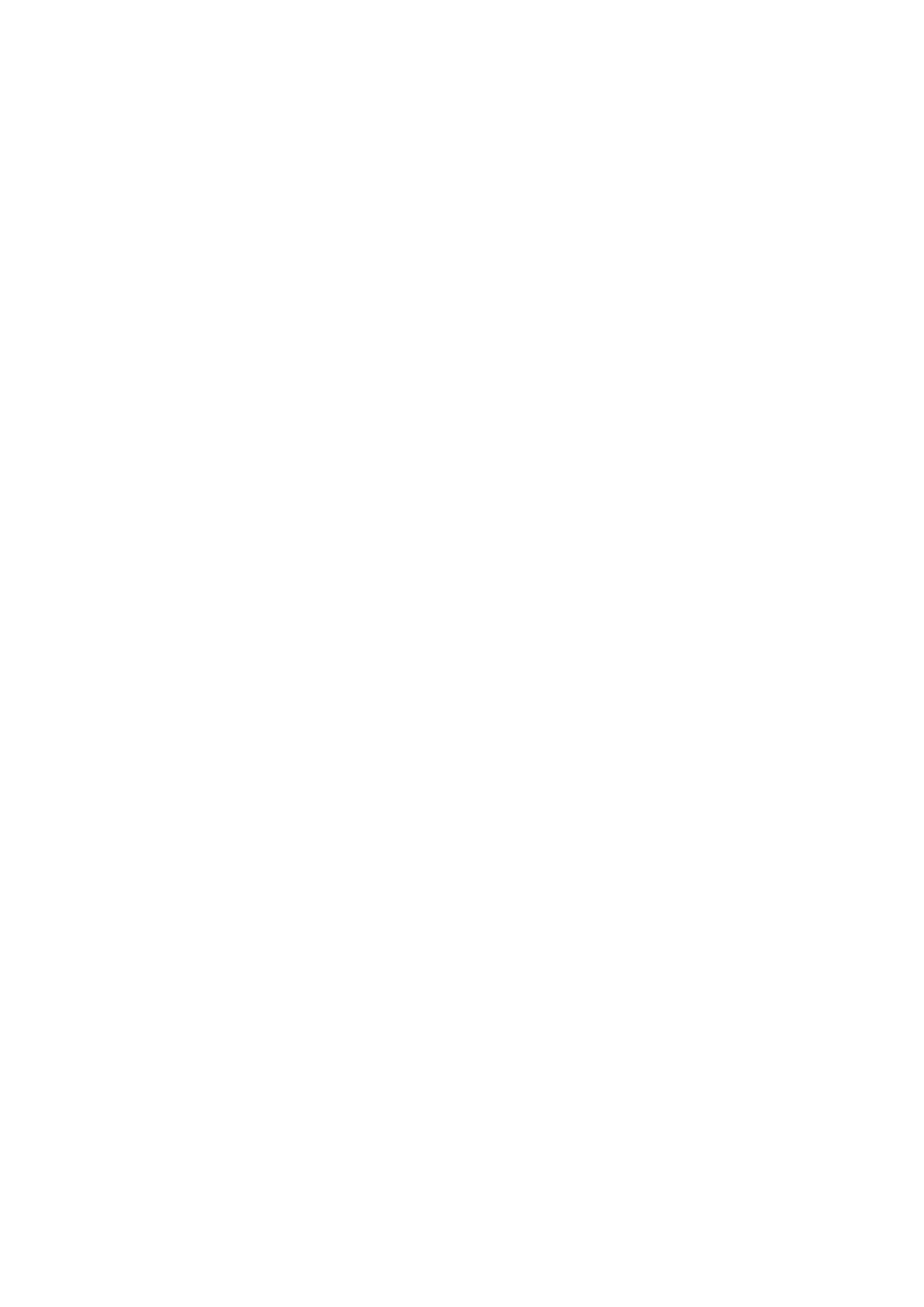# Project Management Research:

# *Asia-Pacific Perspectives*

Edited by

Michael Young and Beverly Pasian

Cambridge **Scholars** Publishing

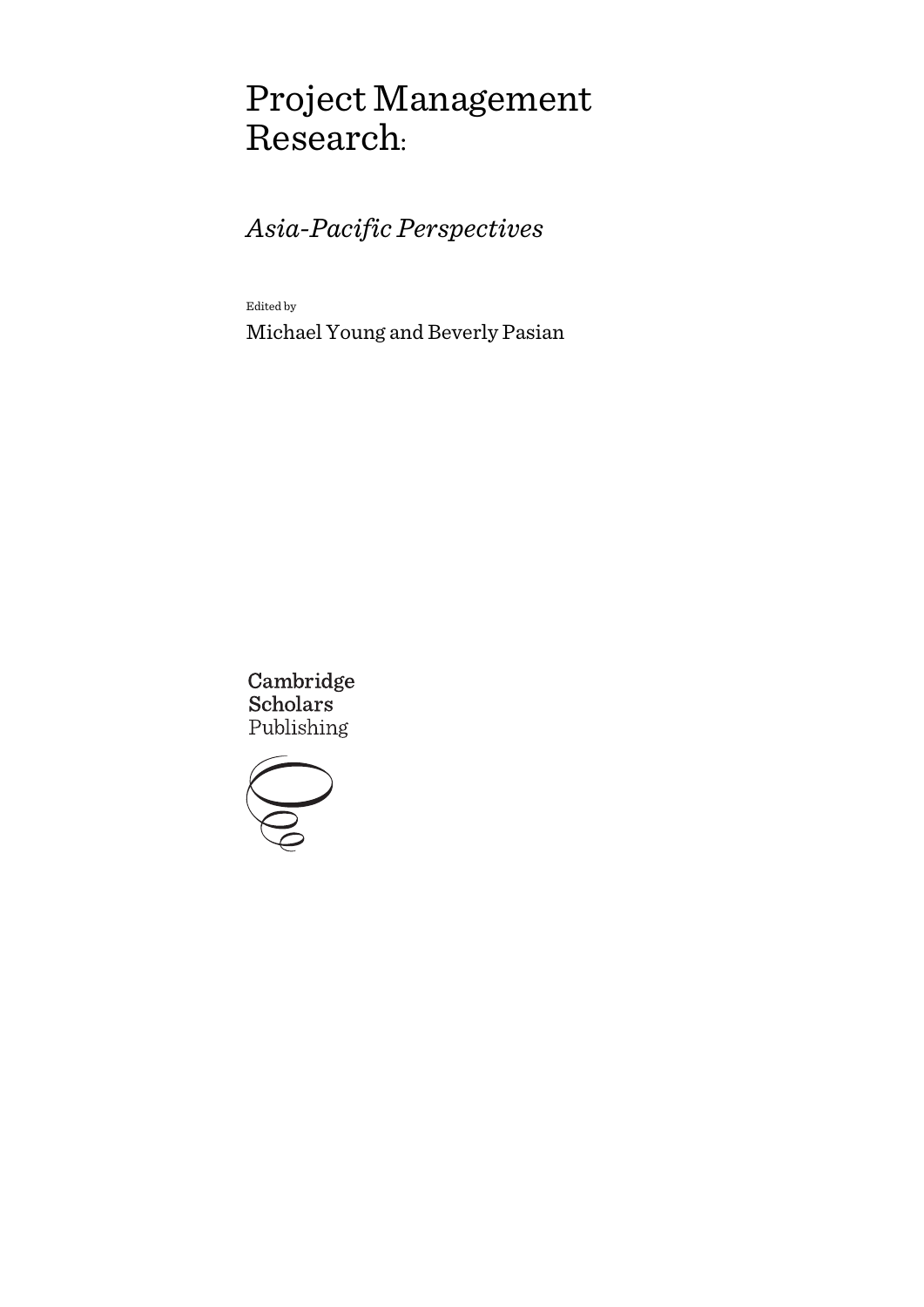Project Management Research: Asia-Pacific Perspectives

Edited by Michael Young and Beverly Pasian

This book first published 2015

Cambridge Scholars Publishing

Lady Stephenson Library, Newcastle upon Tyne, NE6 2PA, UK

British Library Cataloguing in Publication Data A catalogue record for this book is available from the British Library

Copyright © 2015 by Michael Young, Beverly Pasian and contributors

All rights for this book reserved. No part of this book may be reproduced, stored in a retrieval system, or transmitted, in any form or by any means, electronic, mechanical, photocopying, recording or otherwise, without the prior permission of the copyright owner.

ISBN (10): 1-4438-8382-4 ISBN (13): 978-1-4438-8382-5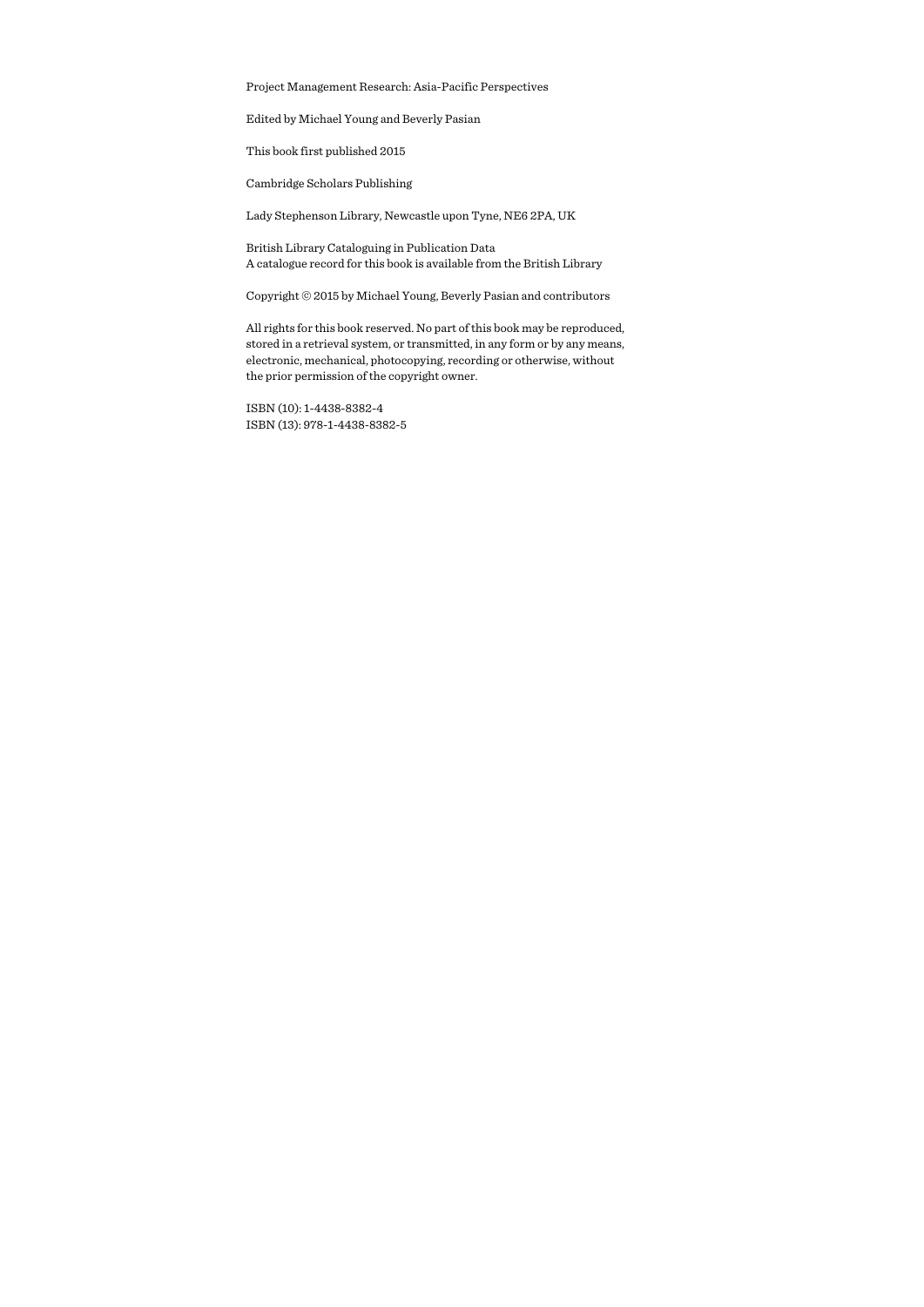## TABLE OF CONTENTS

| <b>Part I Project Management Maturity</b>                                                                                       |
|---------------------------------------------------------------------------------------------------------------------------------|
|                                                                                                                                 |
| What e-Learning Projects Can Show Us about Project Management<br>Maturity<br><b>Beverly Pasian</b>                              |
| Does Maturity refer to Knowing what your Limitations Are?<br>Mariana Malina                                                     |
| <b>Part II Governance</b>                                                                                                       |
| Towards a Best Practice Framework for Project Governance<br>Jan Begg and Graeme Cocks                                           |
| A Performance Benchmarking Strategy for Project Management:<br>A Case for Project Governance<br>Alex Manzoni and Vinayaga Sarma |
| <b>Part III Programme and Portfolio Management</b>                                                                              |
|                                                                                                                                 |
| Organisational Culture: A Programme Baseline                                                                                    |

Anthony Trew, Bambang Trigunarsyah and Vaughan Coffey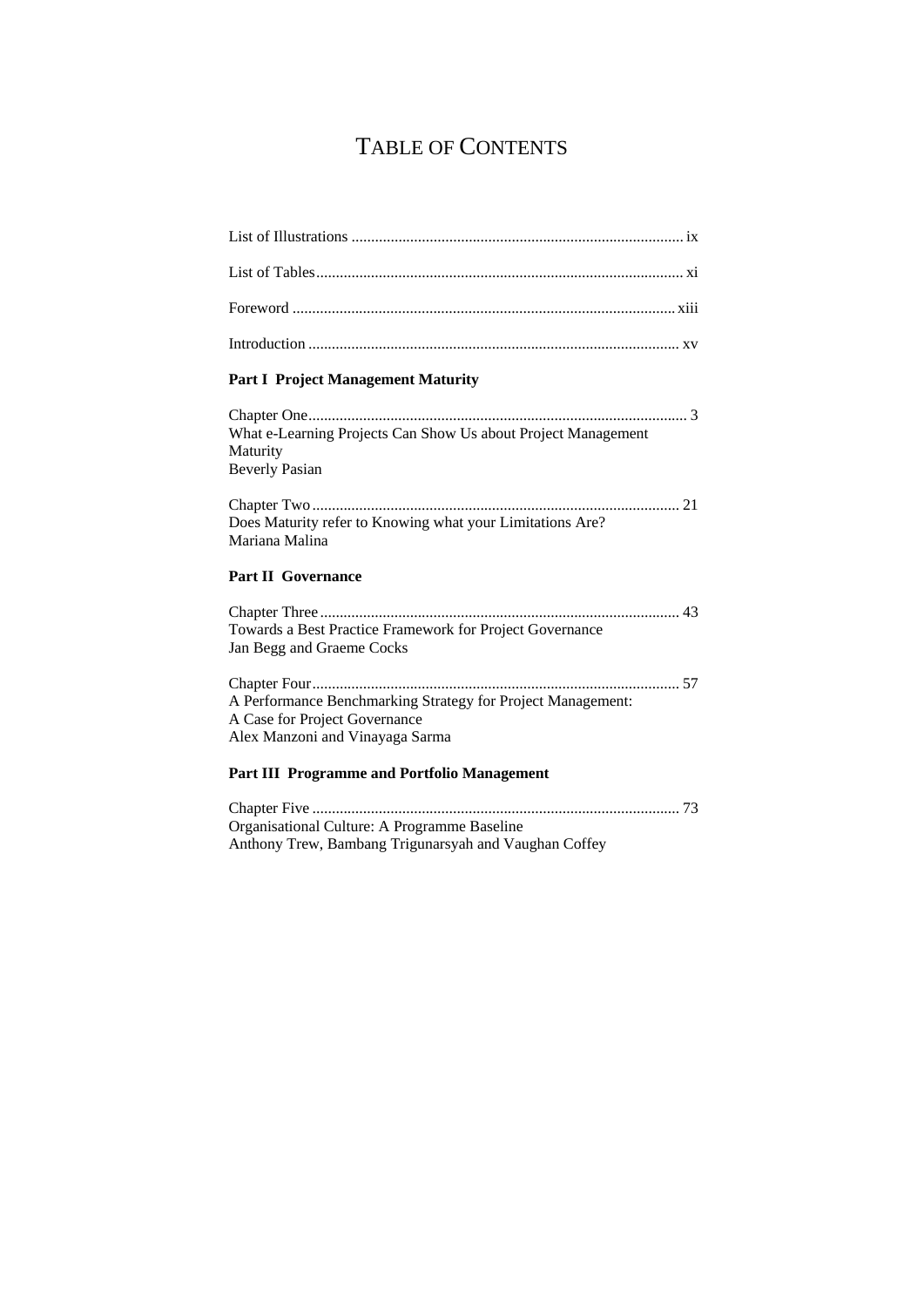#### vi Table of Contents

| Portfolio Roles, Responsibilities and Practices: A Qualitative Case Study<br>Aileen Koh                                       |
|-------------------------------------------------------------------------------------------------------------------------------|
| Valuing Non-Commercial Projects for Portfolio Decision-Making<br>Catherine Killen, Michael du Plessis and Michael Young       |
|                                                                                                                               |
| Mind the Gap: Exploring the Divergence between PPM Software<br>and PPM Theory                                                 |
| Hamed Sarbazhosseini and Michael Young                                                                                        |
| Part IV Methods, Tools and Techniques                                                                                         |
| Methods and Tools of Success Driven Project Management<br>Vladimir Liberzon and Victoria Shavyrina                            |
| A Pragmatic Approach to Project Manager Selection<br><b>Matthew Smith</b>                                                     |
| Assessing the Capability of Project Teams using a Diagnostic Model<br>derived from Sun Tzu's Art of War<br><b>Tahir Hanif</b> |
| <b>Part V Future Implications</b>                                                                                             |
| A Vision for the Longer-Term Future: From Project Managers<br>to "Synthesists"<br>Alan Stretton and Lynn Crawford             |
|                                                                                                                               |

Chapter Thirteen ...................................................................................... 183 Future Practitioners of Project Management: Are We Disciples of Stanley Kubrick or Ridley Scott Barrie Todhunter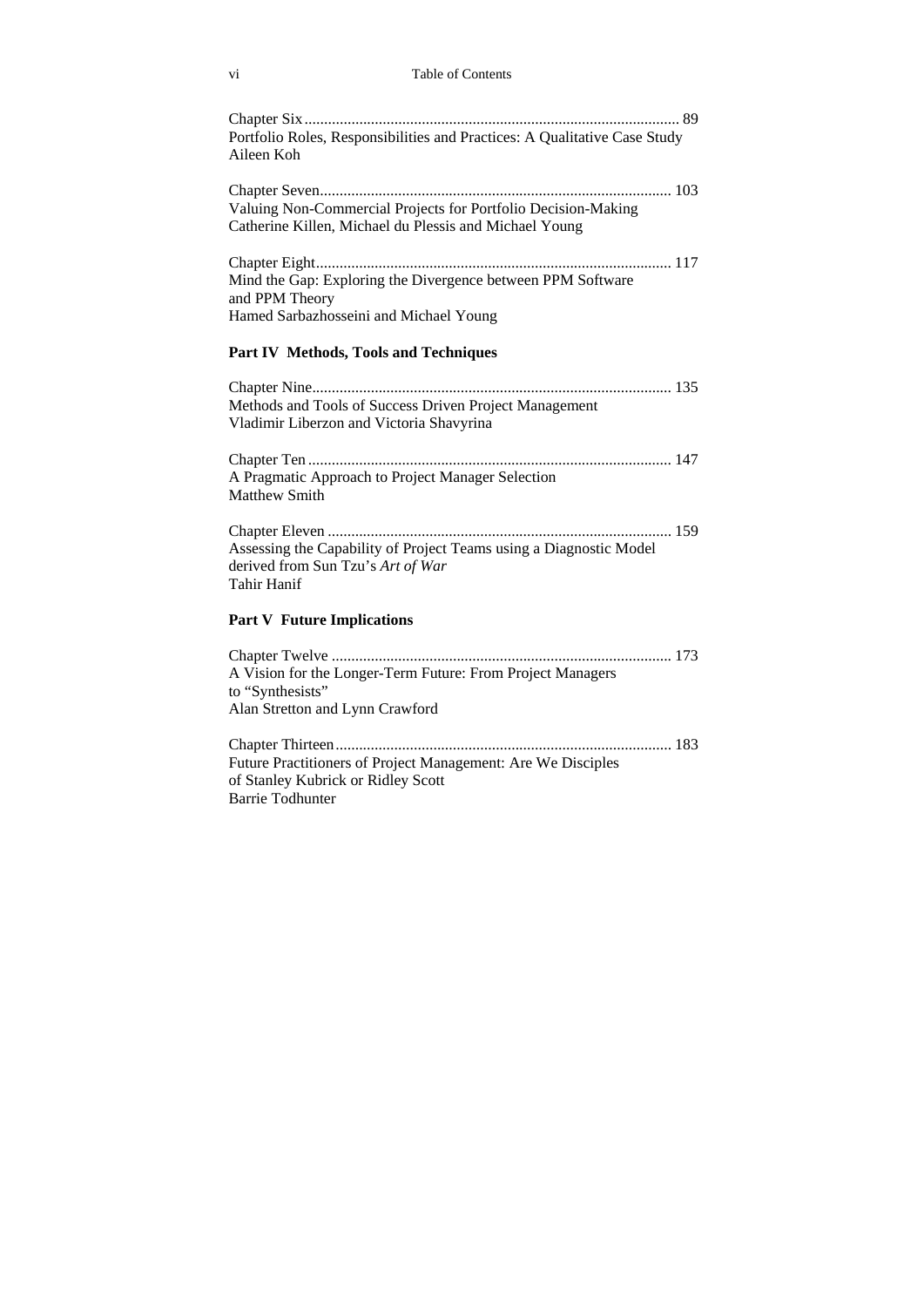| Project Management Research: Asia-Pacific Perspectives |  |
|--------------------------------------------------------|--|
|                                                        |  |
| Generational Bias in Applied Project Management        |  |
| Dean Borg, Anthony Wood and Rameez Rameezdeen          |  |
|                                                        |  |
| Reshaping the Project Manager's Story                  |  |
| Angela Lecombern                                       |  |
|                                                        |  |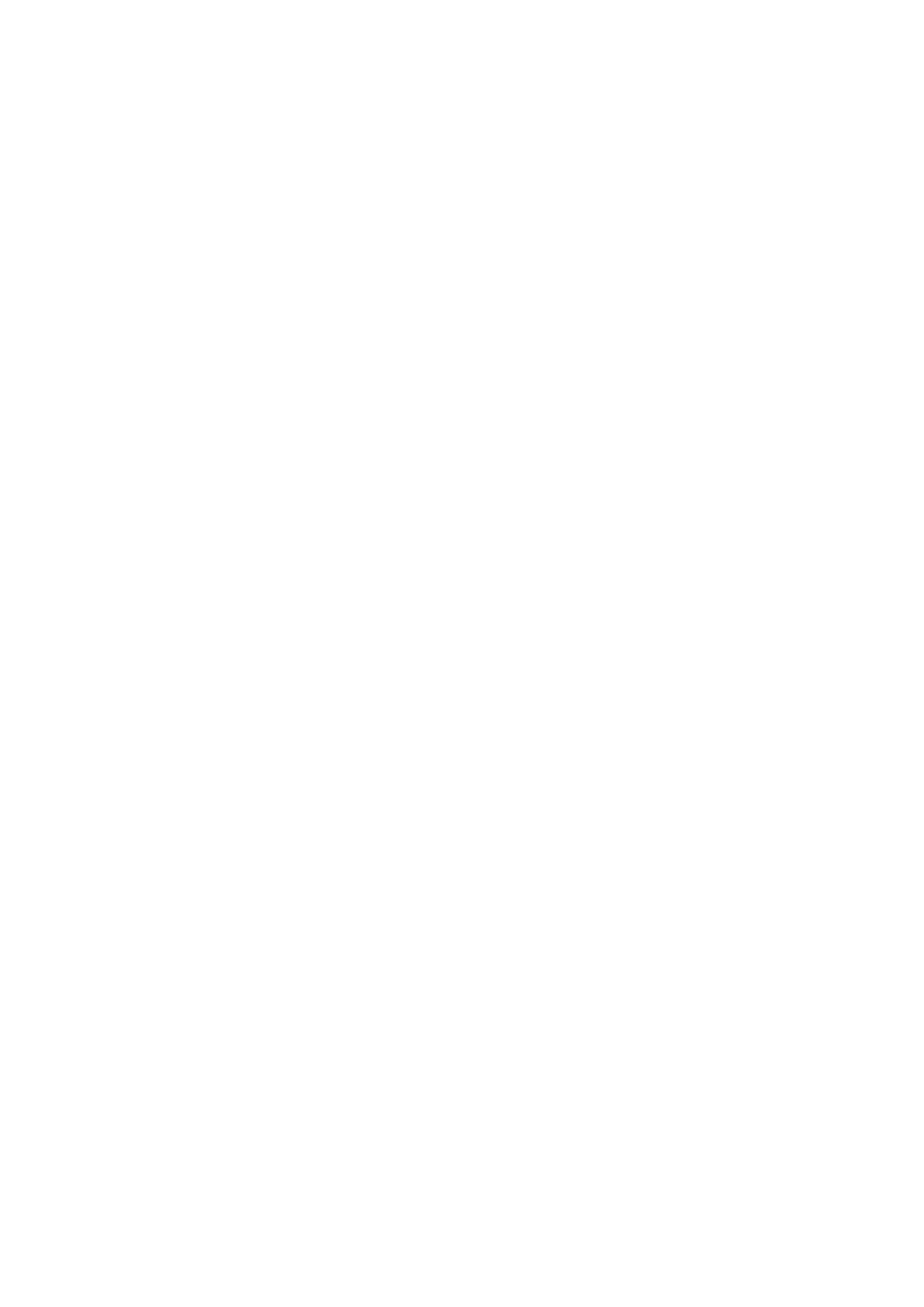### LIST OF ILLUSTRATIONS

- Figure 1-1: Adaptive PM Maturity Model
- Figure 1-2: The APMMM in an LMS context2
- Figure 2-1: The place of OPM in the general management of an organisation
- Figure 2-2: An evolutionary view on maturity models
- Figure 2-3: 4M high-level methodology
- Figure 2-4: Real and target profiles for Project management
- Figure 2-5: Real and target profiles for Programme management
- Figure 2-6: Real and target profiles for Portfolio management
- Figure 2-7: The effect of the systematic approach to OPM development
- Figure 3-1: The Winning Wheel Framework
- Figure 3-2: Priorities for improvement
- Figure 4-1: Supply Chain factors in Performance Measurement
- Figure 5-1: Continuing Airworthiness Performance Management Model
- Figure 5-2: Cultural Index Ratings
- Figure 6-1: Proposed Research Model
- Figure 8-1: Structure for literature review
- Figure 8-2: Detailed literature search approach
- Figure 9-1: Accuracy and Precision
- Figure 9-2: Setting Reliable Targets
- Figure 9-3: Detailed literature search approach
- Figure 9-4: Success Probability Trends
- Figure 11-1: The Natural Organisation
- Figure 11-2: Relabelling the 5 constants
- Figure 11-3: The STEM Framework
- Figure 11-4: Example of the Questionnaire Survey
- Figure 11-5: Cronbach's Alpha
- Figure 11-6: Questionnaire Results (Example)
- Figure 14-1: Gen-Y Readiness Model
- Figure 14-2: yCycle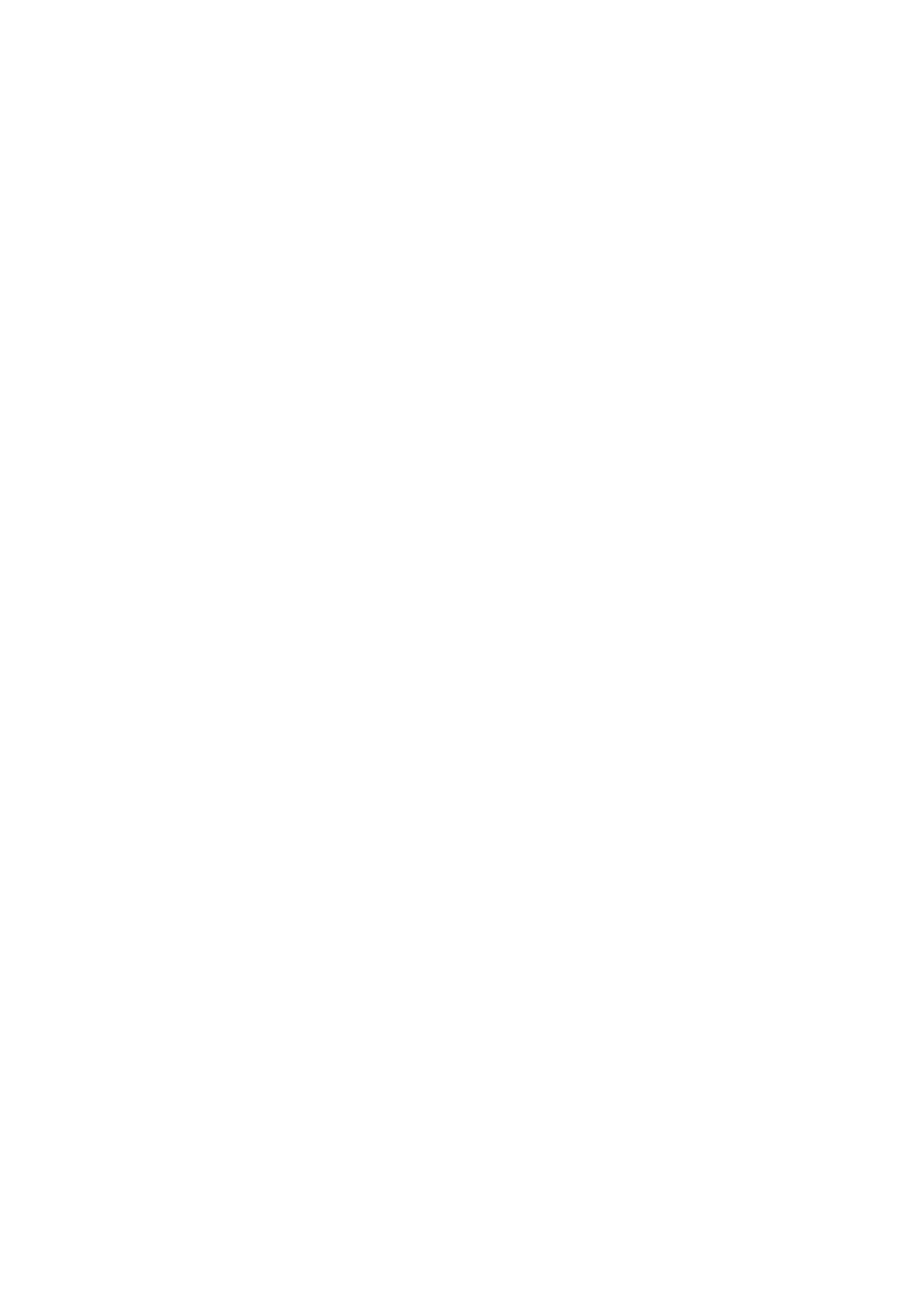### LIST OF TABLES

- Table 1-1: Key findings
- Table 2-1: Values for Project management domain
- Table 2-2: Values for Programme management domain
- Table 2-3: Values for Portfolio management domain
- Table 2-4: Basic values
- Table 2-5: The effect of systematic approach to OPM development
- Table 3-1: Overall importance ranking of factors derived from survey questions
- Table 3-2: Primary factors and opportunity gaps
- Table 3-3: Secondary factors and opportunity gaps
- Table 3-4: Priorities for Successful Project Outcomes
- Table 4-1: Example of a Performance Computation for 12 Projects
- Table 5-1: Safety assurance measurement
- Table 5-2: Total Safety Occurrences per Flight (OPF) for each Program
- Table 6-1: Roles, Responsibilities and Practices of Portfolio Managers
- Table 8-1: Sources for Initial Search
- Table 8-2: Number of papers identified
- Table 8-3: PPM goals
- Table 8-4: Benefits and features offered by PPM vendors
- Table 8-5: PPM literature goals vs. vendors' goals
- Table 10-1: Source of project failure
- Table 11-1: Modifying the five Constants For Project Management
- Table 11-2: The PMI Project Management of Knowledge Subject Areas
- Table 14-1: Survey Responses
- Table 14-2: Research Findings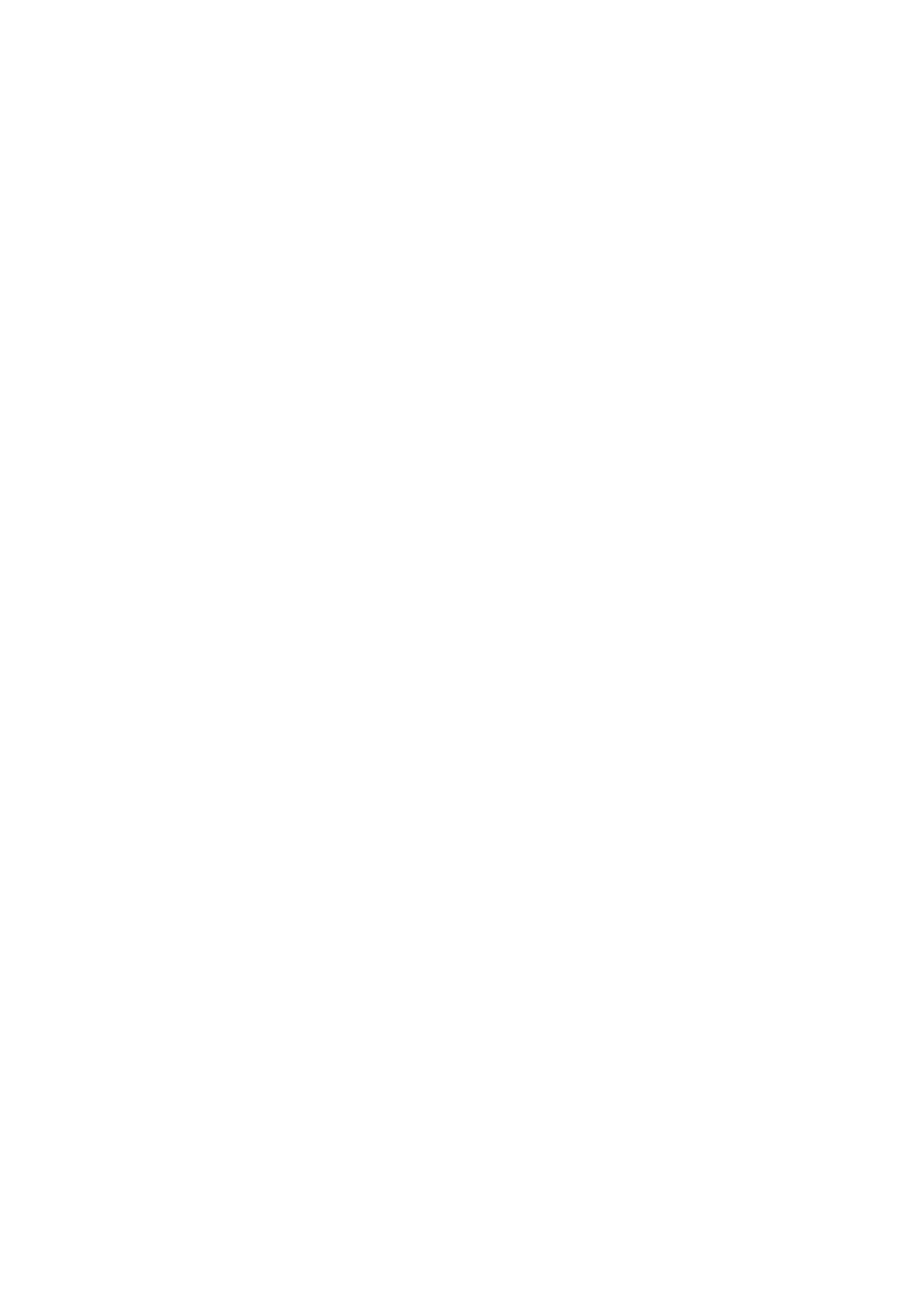### **FOREWORD**

The Asia Pacific Federation of Project Management (apfpm) was established in 2010 to bring as many Project Management Member Associations in the Asia Pacific region together as possible to work and collaborate on joint projects, fundamentally supporting and helping each other and bringing into reality a pathway for all Project Managers to connect across the region. Its membership is comprised of the major Associations of China, USA, Singapore, Philippines, Taiwan, Peru, Nepal, México, Malaysia, Korea, Japan, Chile, Indonesia, India, Hong Kong, Canada, Bangladesh, and Australia.

As part of its core activities, the apfpm established a Research Committee with a mission to encourage the development and application of Project Management research. With a specific regional focus, its goal has been to create a productive and sustainable bridge between the Project Management research community and practitioners at large across the Asia Pacific.

Innovation and continuous improvement are the life blood of an organisation, and indeed of projects themselves. Without such drive to improve, any organisation that delivers projects will not sustain. We now live in a technology-driven world and era that is too competitive to tolerate organisations that are not continually striving to reinvent themselves and make their activities relevant. Research is an integral part of this whole process: identifying, analysing, developing new knowledge and understanding, and then encouraging its application.

I commend the work that Michael Young (Chair of the AIPM Knowledge & Research Council), has done on this joint monograph project. I trust it will be the first of many to come that will help us synthesise the research going on in our region. And it will also contribute to the expanding bank of knowledge of the global Project Management community.

> Dr. Bill Young President, Asia Pacific Federation of Project Management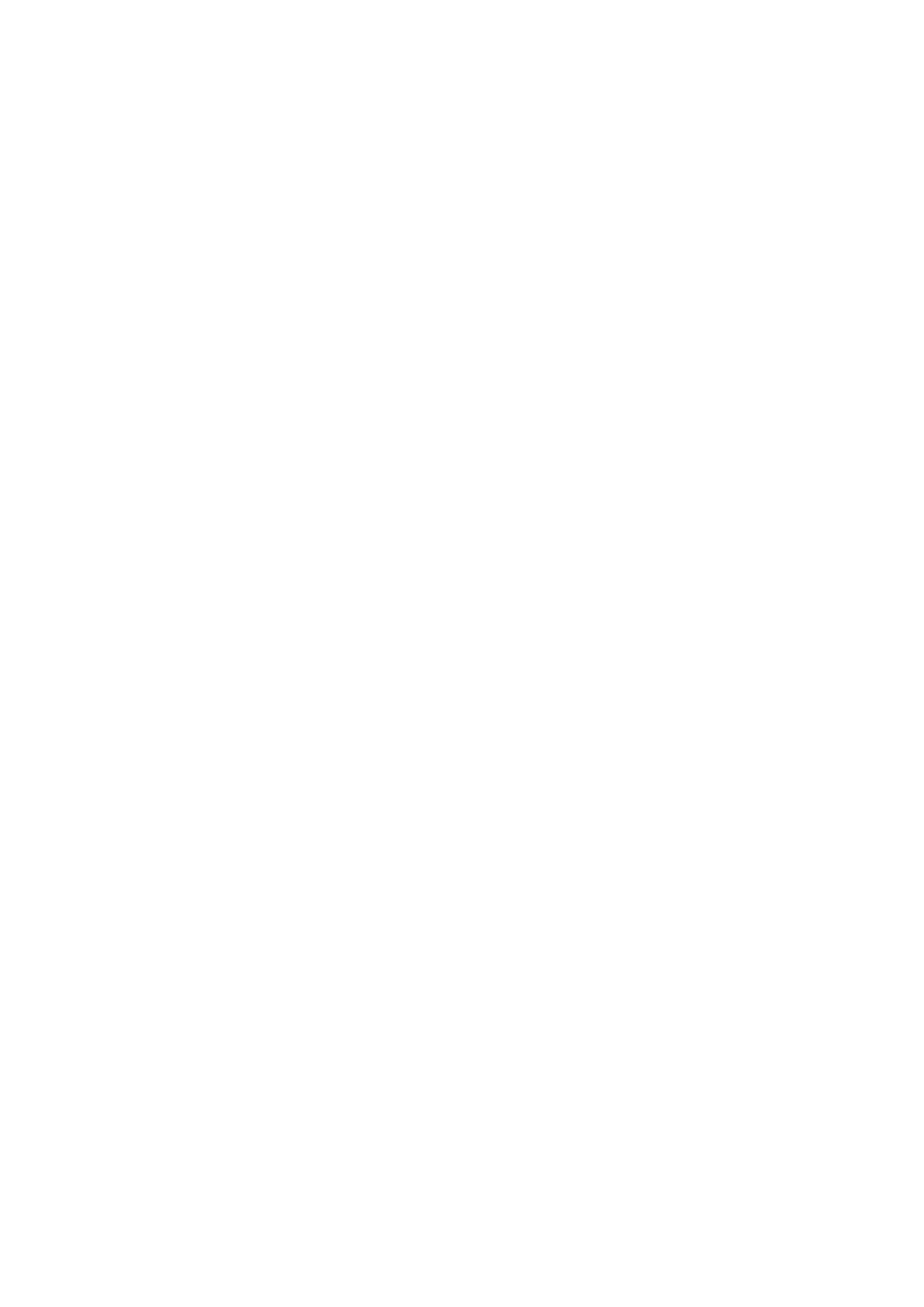### **INTRODUCTION**

This book is the first in a series of monographs focussed on publishing the latest thinking and findings from project management research. This edition is focussed on the Asia-Pacific perspective and draws from conference papers presented at the International Project Management Association (IPMA) World Congress held in Brisbane, Australia in 2011 as well as the Australian Institute of Project Management national conference held in Melbourne, Australia in 2012.

Contributors to this book consist of both academics and practitioners, with authors representing the latest developments in Australia, the Netherlands, Russia, the United Kingdom and the United States of America.

This book has been structured into a number of Parts, each focusing on a key theme or topic.

*Part I: Project Management Maturity* explores new ideas in relation to maturity models and maturity in project management more broadly. In Chapter 1, Pasian examines how e-Learning projects can help us to understand and improve our project management maturity and introduces the Adaptive Project Management Maturity Model. Mariana continues the theme in Chapter 2 and introduces the 4M methodology that pays particular attention to methodology, people (human resources), maintenance (IT) and model (organisational structure).

In *Part II: Governance*, Chapter 3 commences with an examination of a best practice framework for project governance. In this chapter Begg and Cocks introduce their Winning Wheel and show how the model can improve project governance. In Chapter 4, Manzoni and Sarma turn to scorecards and how they can be used to measure project performance.

*Part III: Programme and Portfolio Management* turns to programme and portfolio and examines some of the recent developments in these fields. In Chapter 5, Trew et. al. examine the organisational culture in programmes and identify how it is critical to build this culture in order to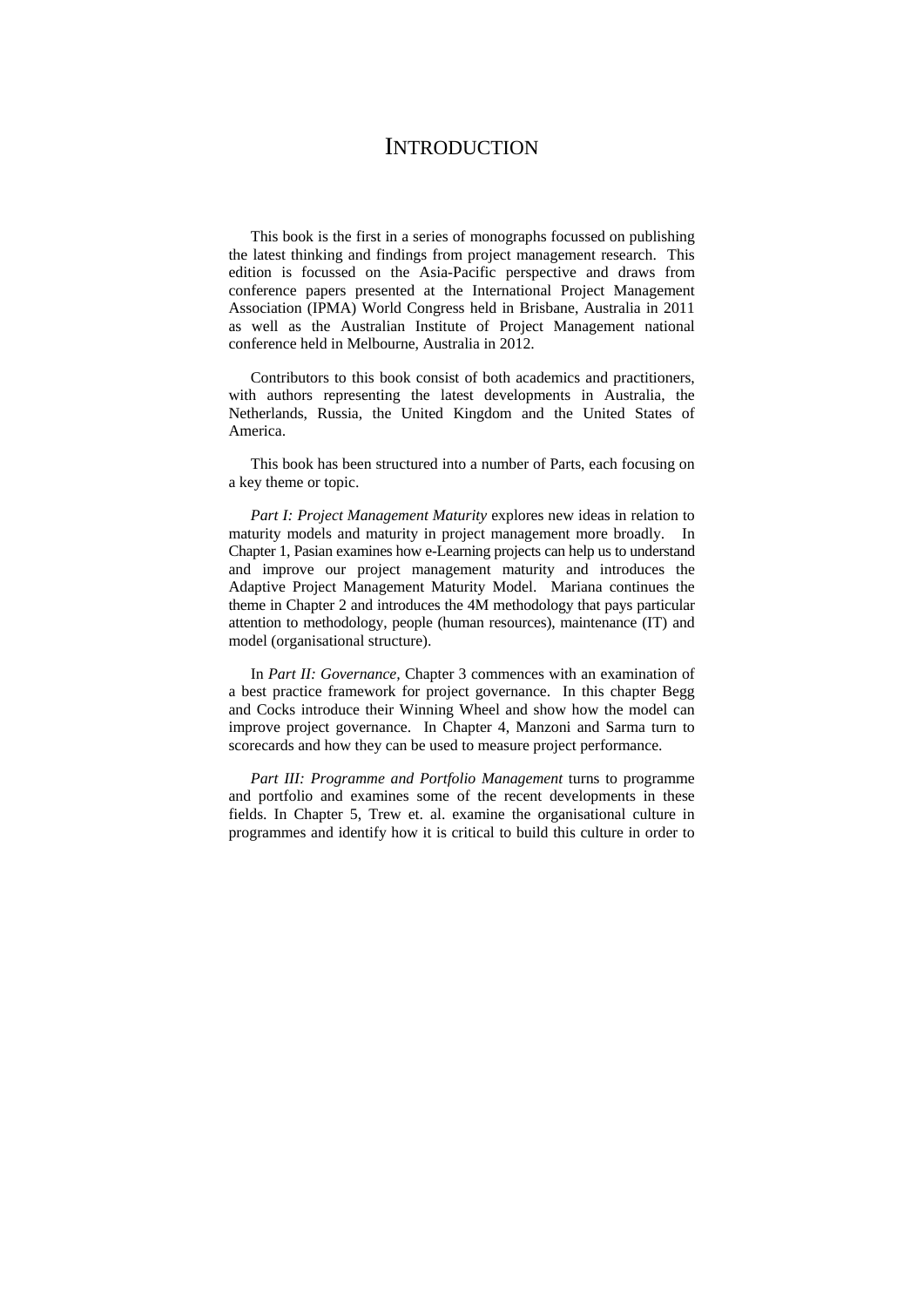xvi Foreword

achieve a successful programme outcome. Koh examines portfolio roles, responsibilities and practices in Chapter 6 and proposes a clearly defined role for a portfolio manager. Chapter 7 examines how non-commercial projects are valued during project selection when ROI is not an appropriate measure. Chapter 8 delves into both portfolio management and the latest theories and also identifies the current practices as enacted through PPM software. The paper concludes by identifying that there is a gap between what software vendors are offering and the research and key goals of portfolio management.

*Part IV: Methods, Tools and Techniques* starts with Liberzon and Savyrina's examination of success-driven project management in Chapter 9. Chapter 10 looks at a pragmatic approach to selecting project managers. Chapter 11 examines Sun Tzu's Art of War and proposes a diagnostic model for assessing the capability of project teams.

*Part V: Future Implications* examines a range of project management concepts and the potential future implications both for the discipline of project management as well as for organisations. Stretton and Crawford take a longer term view and suggest that project managers become 'synthesists'. Todhunter continues this theme by exploring two alternative futures through the metaphor of two well-known Hollywood directors. Chapter 14 supports this section by examining the generational bias and how preferences between Gen-X and Gen-Y will change the nature of project management. Chapter 15 brings this section to a close by examining how reshaping the story of project managers can improve workplace performance in the future.

In publishing this collection of chapters we hope to bring a range of different perspectives to the fore which trigger new thoughts and start conversations.

> Michael Young and Beverly Pasian **Editors**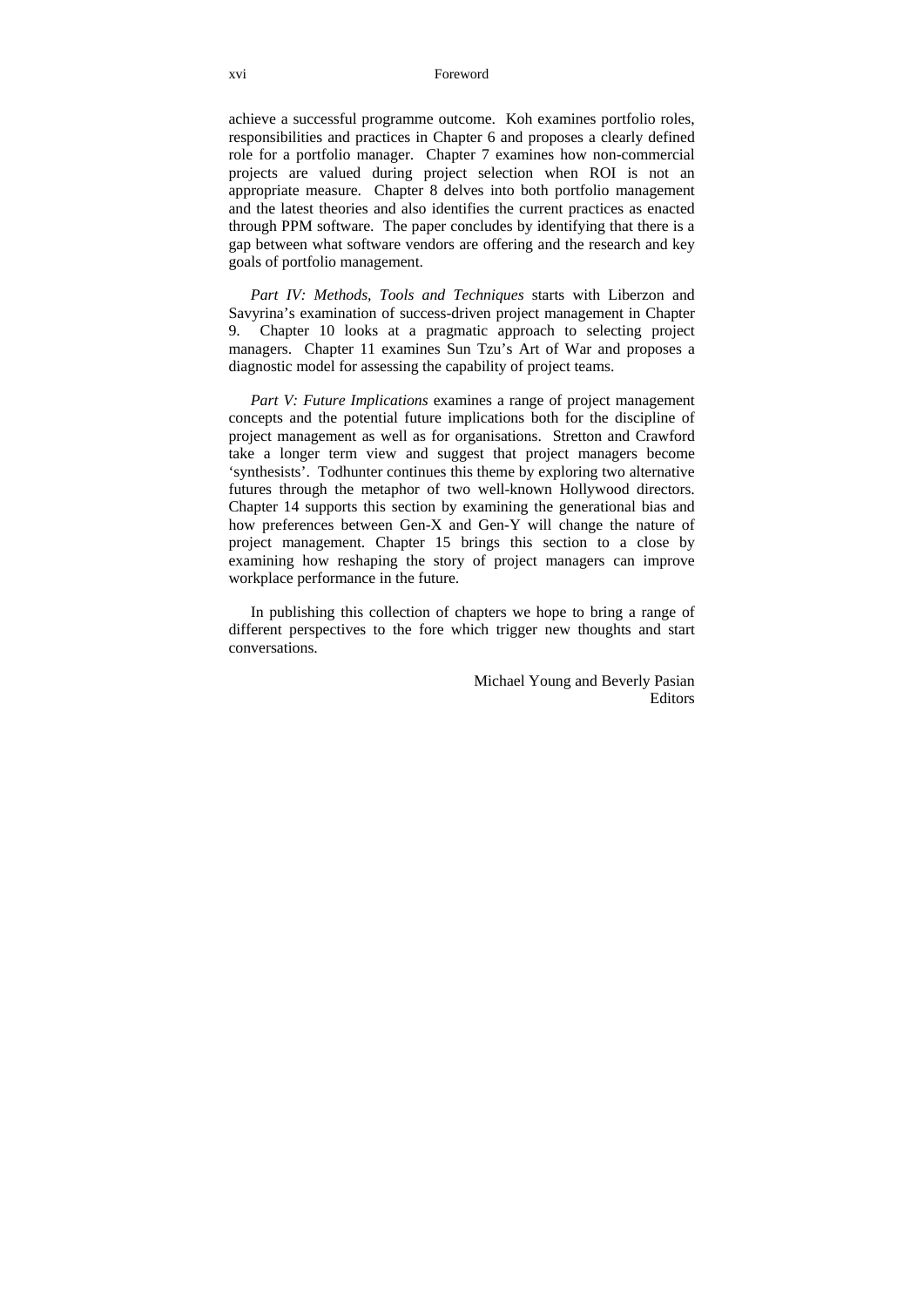# **PART I**

## **PROJECT MANAGEMENT MATURITY**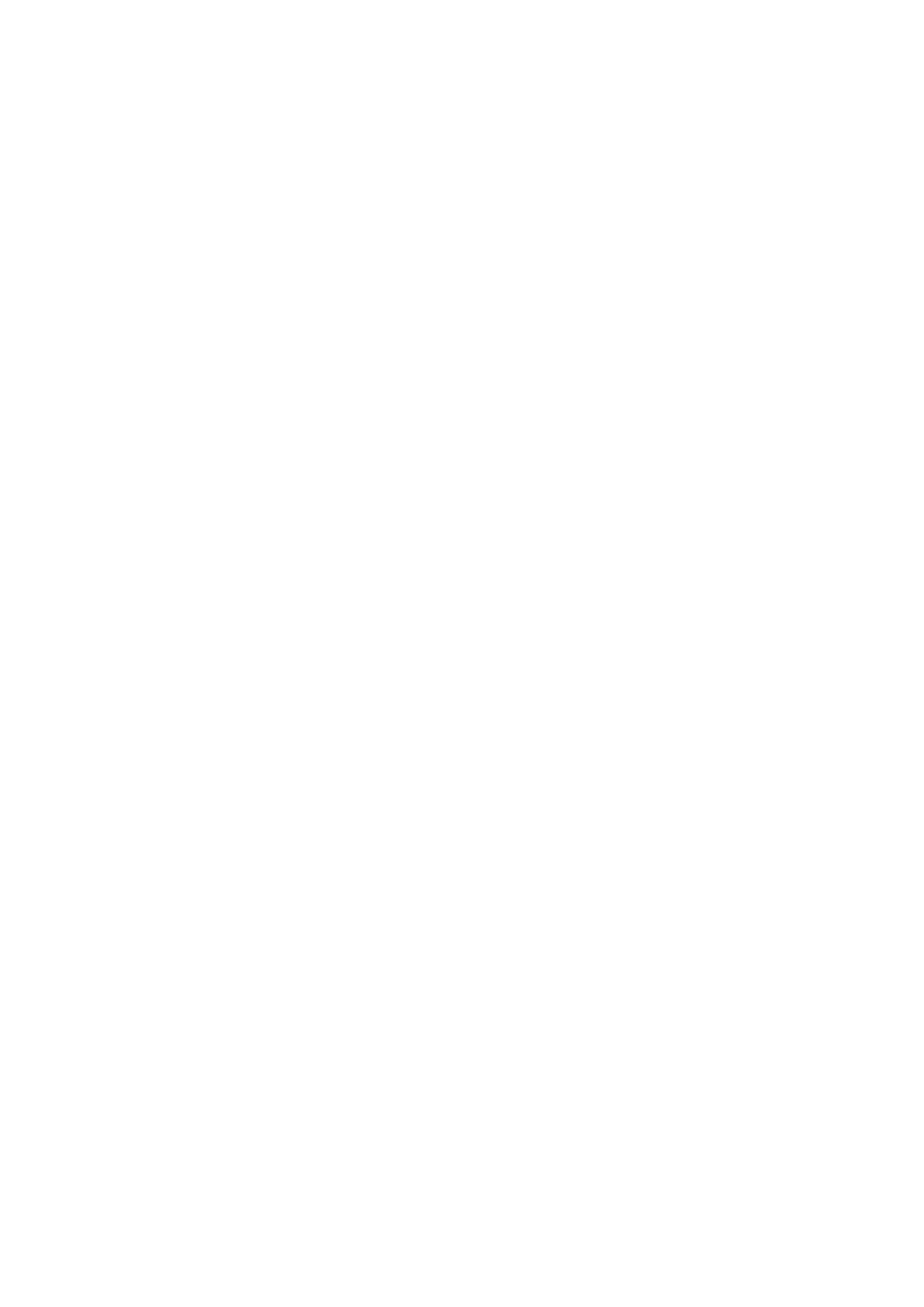### CHAPTER ONE

### WHAT E-LEARNING PROJECTS CAN SHOW US ABOUT PROJECT MANAGEMENT

### BEVERLY PASIAN

Technology-enabled learning is now considered a necessity in all higher education institutions (Chavan and Pavri, 2004; Grob, Bensberg et al., 2004; Lonn and Teasley, 2009). The associated projects have become increasingly complex and grown from individual efforts between faculty members and instructional designers to institutional programmes where teams of experts combine their project management, technological and pedagogical skills and knowledge.

The adoption and quality of formal project management has varied by institution, however, resulting in a unique blending of generic and specialised project management practices that put universities on their own unique path toward project management maturity. Universities will, over time and by accumulating more project experience, develop and likely improve their project management capability. There are (at least) two challenges associated with this development.

The first lies in the identification, incorporation and continuous improvement of process and non-process factors associated with the management and evaluation of e-Learning projects. Addressing this challenge was the work of project management research focusing specifically on the management of e-Learning projects at universities (Pasian, 2011). The result was the creation of the Adaptive Project Management Maturity Model (APMMM) (Figure 1-1) with its themes summarising the four major dimensions of work contributing to the management of these projects. They are: customer involvement, defined processes, dynamic non-events and adaptive variants.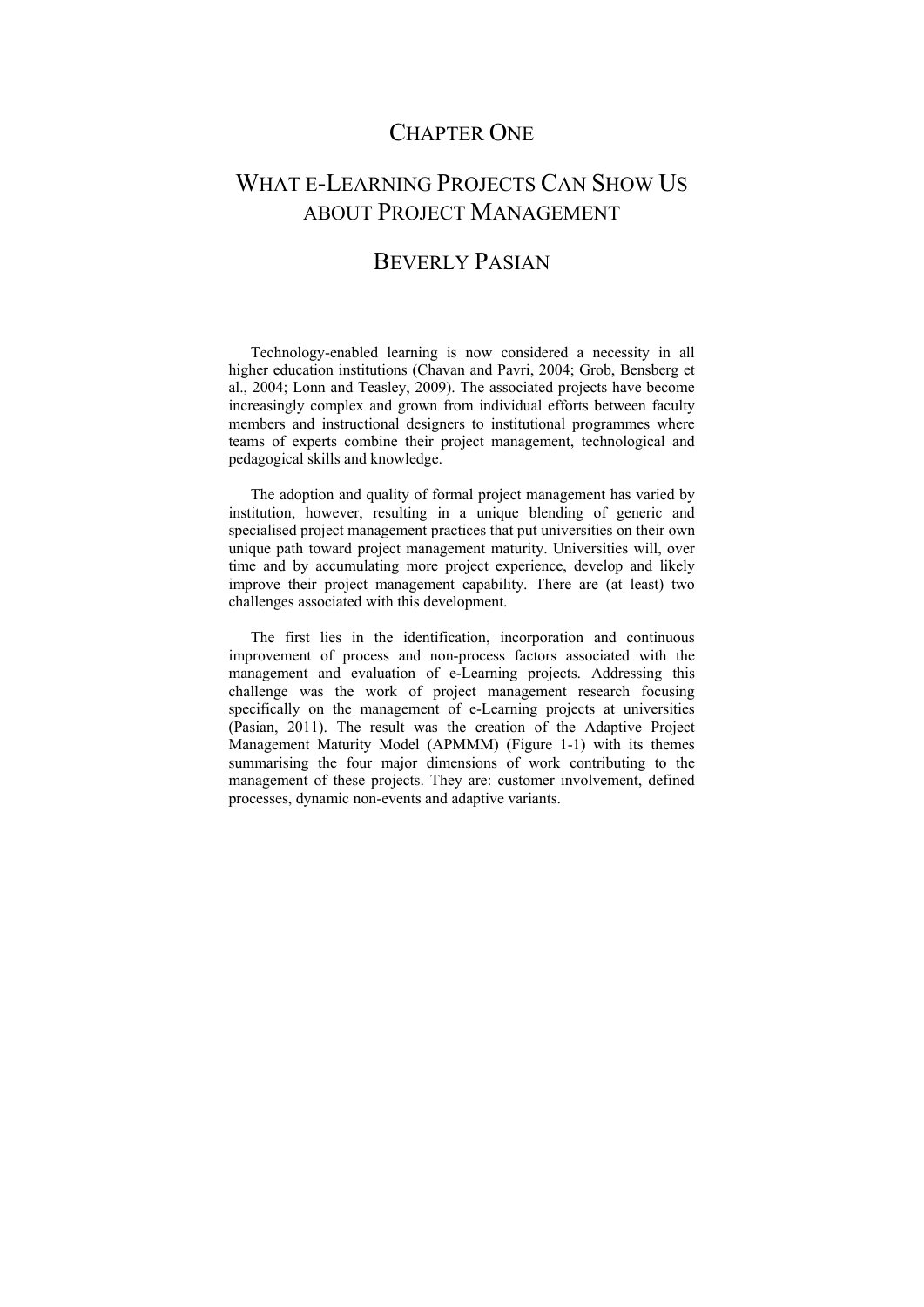#### 4 Chapter One



Figure 1-1: Adaptive PM Maturity Model

The second is the gap between the use of project management in education and general lack of evaluation. Early advocacy noted that ´one way to ensure high quality, cost-effective technology-based teaching and learning is through project management' (Bates, 2000) and attempts have been made to operationalize assessment of the project management capability of e-Learning projects in maturity models specifically designed for that purpose. Two notable examples are the *e-Learning maturity model* (Marshall, 2006) and the *Online Course Design Maturity Model* (Neuhauser, 2004), both of which support the idea that organisations (specifically post-secondary institutions) can have an entire capability assessed along certain dimensions. Each provides a roadmap to improve underperforming processes: Neuhauser's model (2004) provides a 5-stage model to facilitate such growth while Marshall (2006) uses a Likert-style grid to indicate where processes can move from "not adequatelypracticed" to "fully adequate." But because both models emphasize the importance of process areas, neither addresses the non-process factors that also contribute to the mature management of e-Learning projects (Pasian, 2011). It is in the use and assessment of complex, dynamic and human factors that a fuller understanding of project management can be found and steps toward higher quality education can be taken. This research represents such a step.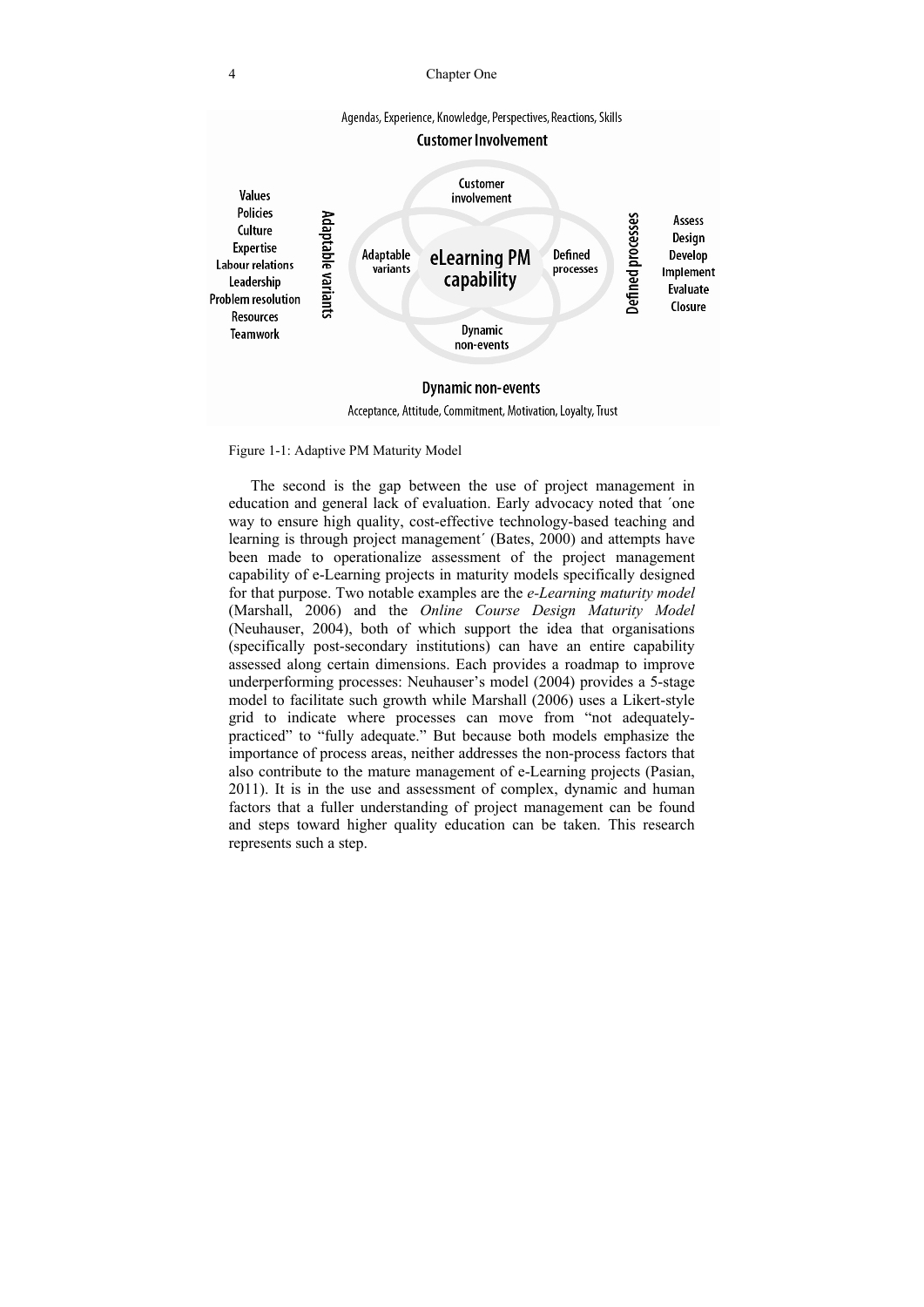### **Background: An Australian University context**

Learning Management Systems (LMS) are prevalent in the higher education sector. While there are many contributing factors for this upsurge in the last decade, this online learning and teaching presence is viewed by some universities as essential to providing a "strategic competitive advantage" (Holt & Seagrave, 2003) and to facilitate students' access to learning "at any time and in any place" (Slevin, 2008, p. 115). From a higher education management perspective, an LMS can be attractive because of its capacity to promote a paradigm shift in how educators orchestrate the act of learning (Barr, Gower & Clayton, 2008). Research studies have indicated that both students and staff value this online learning and teaching presence (Lonn & Teasley, 2009).

The implementation of a new LMS was originated when the institution was notified by the vendor that the current learning management system was no longer going to be supported. After a comprehensive research study, debate and deliberation within several university committees, Moodle, an Open Source LMS, was considered the best option to ensure a dynamic sustainable learning environment. Moodle is governed by an open source license which, unlike commercial software, permits anyone to freely use, adapt, restructure and even sell the software under the stipulation that the open source license remains uncompromised (Dougiamas and Taylor, 2003). This flexibility, along with the social constructivist philosophy behind its design, has contributed to Moodle's rapid adoption across the higher education sector.

Current literature offers a wealth of information about the contribution of LMS to education but there are still some areas where little is known about their impact on learning and teaching. Research undertaken by Weaver et al. (2005) at an Australian University indicates that quality control in LMS is a major issue for the higher education sector. Student feedback in their study suggested the use of the LMS by teaching staff was paramount. Consequently, students who experienced a well-designed unit, with timely feedback and good interaction with staff, were more likely to report a positive experience with the LMS (Weaver et al, 2005). The staff members participating in the Weaver et al. (2005) study were more focussed on the technical and administrative aspects of using the LMS rather than teaching issues. These research findings reinforce the opportunity for the move to a new system to be viewed as a change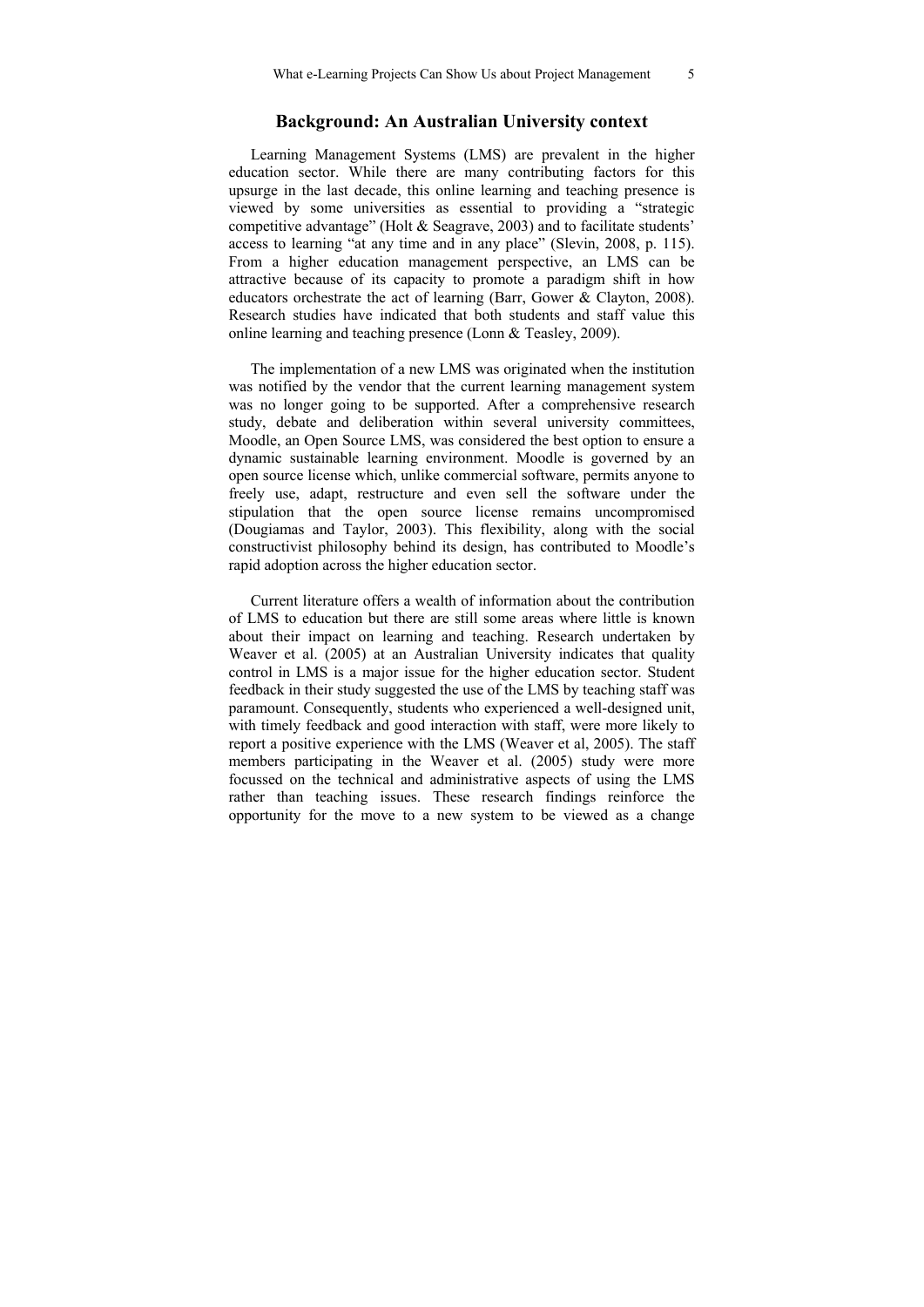#### 6 Chapter One

management, rather than a migration, activity in order to equip academics to use the LMS tools to enhance student learning.

The preference to change to Open Source LMS across the institution was made two years before the official institution-wide implementation. A key strategic priority for the university was to transform the new online learning environment, rather than simply migrating from the old system to the new. An equivalent transformation agenda to build the capability of academics to manage and develop their units was also a key priority as there was a need for academics to use the LMS tools, including unit development and ongoing editing, themselves rather than relying on centralized services. In order to progress these aims, a Change Management Stream was introduced in the project to work in parallel with the Technical Stream.

Communication transmission models focus on external message instead of what actually occurs when individuals communicate, which can be explored through the actions attached to various processes (Targowski and Bowman, 1988). In this chapter, communication is considered to be "a process" within the work environment in order to explore what was described by the interviewees as "good communication". A process is not something that has a beginning, an end or a fixed set of sequences; it is dynamic and ever-changing because all of the elements within "a process" are continuously impacting on each other (Berlo, 1960). As Berlo (1960) asserts, when we attempt to write about the "communication process," there are at least two glaring contradictions: the first is the non-static interrelatedness of anything identified as a process and the second is that any effort to describe and record a process involves written language – which is static. Nevertheless, conceptualizing communication as a process, and process as non-static, overlapping sequence, is appropriate because it encapsulates the simple fact that communication does not happen in a vacuum – it is dynamic and formed from a variety of sources.

The model of communication presented by Targowski & Bowman (1988) focuses on the actions and activities attached to these four processes: the information-steering process; the decision making process; the behaviour process and the business communications process. In its simplest form, the information-steering process is the awareness and volition semantic reaction; the decision-making process is the choices made once the information is received; the behaviour process is responses to the information received and the business communications process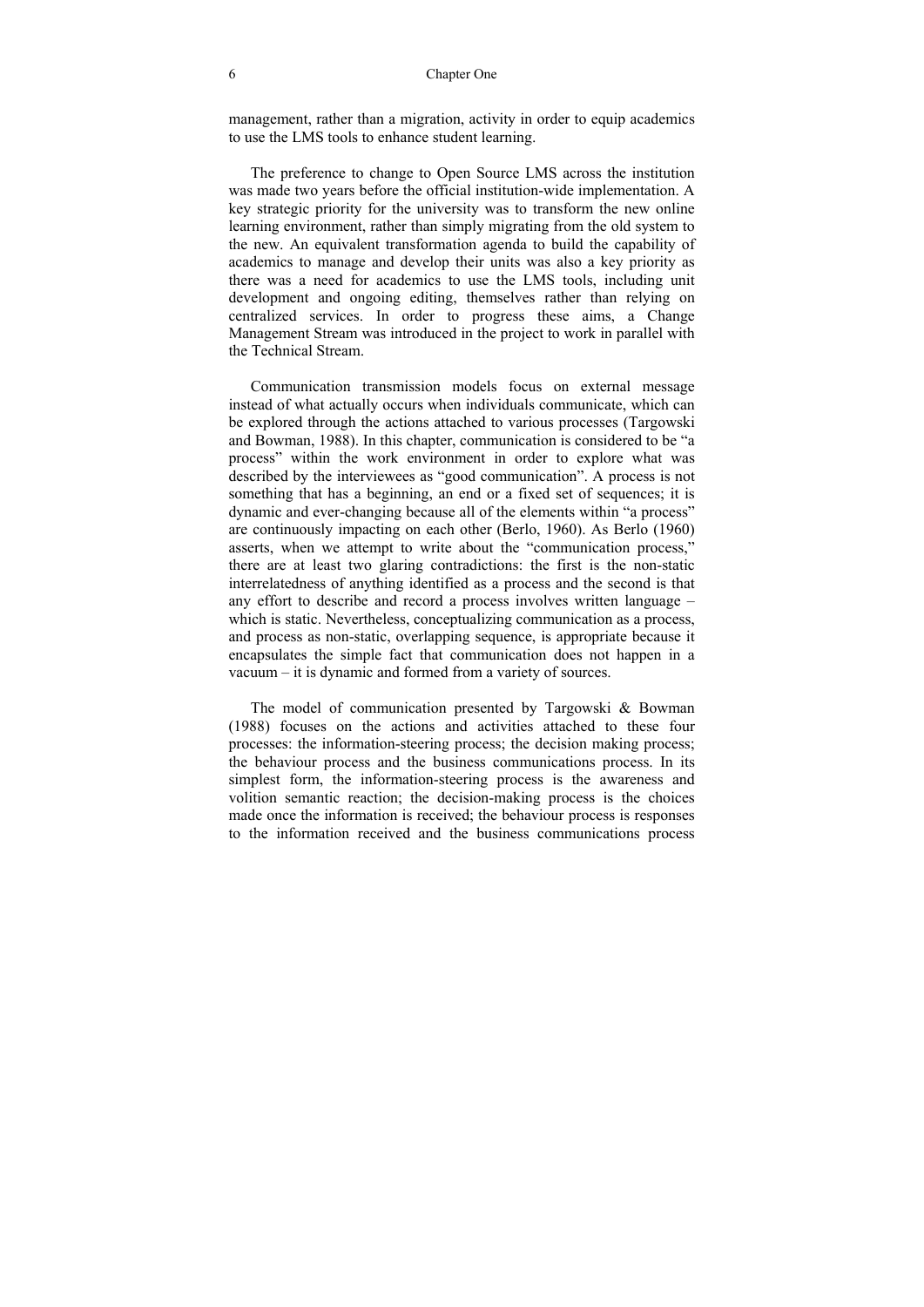focuses on the generation (the sender) and interpretation (the receiver) of the messages within the above three processes. Hence, no message will mean the exact same thing to two people as everyone will have different reactions and responses and subsequently make varied decisions (Targowski & Bowman, 1988). Communication and its significance was considered a high priority at the beginning of the project and during the evaluation of the project management within institution-wide implementation.

At the outset of the project, evaluation of the institution-wide scale of the project was amalgamated into the development phase, implementation phase and consolidation phase. The framework used for this evaluation study was recommended by the Office of Learning and Teaching (former Australian Learning and Teaching Council), which encompasses four dimensions: project commencement; project processes (specifically project management); project implementation and completion; and post-project impact. Accordingly, one section of this institution-wide LMS implementation evaluation study was the measurement of the university´s project management capability using the original APMMM (Pasian, 2011). It is the evaluation of the university´s capability to manage e-Learning projects that is the focus of this chapter.

### **Methodology**

The implementation of the new LMS was used as a case study measured against the APMMM (see Figure 1-1) to identify the nonprocess factors that contribute to project management maturity. Whilst case studies can take the form of explanatory, exploratory and descriptive depending on the various conditions being investigated (Yin, 1987), the outcomes of this project management evaluation were exploratory. Measuring the project management of institution-wide LMS implementation required exploratory research that was "open to using a range of evidence and discovering new issues" (Neuman, 1994, p. 18). A case study was selected, as this method of research can manage a variety of evidence such as documents, artefacts, interviews and observations to examine contemporary events (Yin, 1987). The empirical data in this chapter is based on the one-on-one interviews with eight members of the project team during the first phase of the implementation, with additional data provided through project documentation and observation of project team meetings.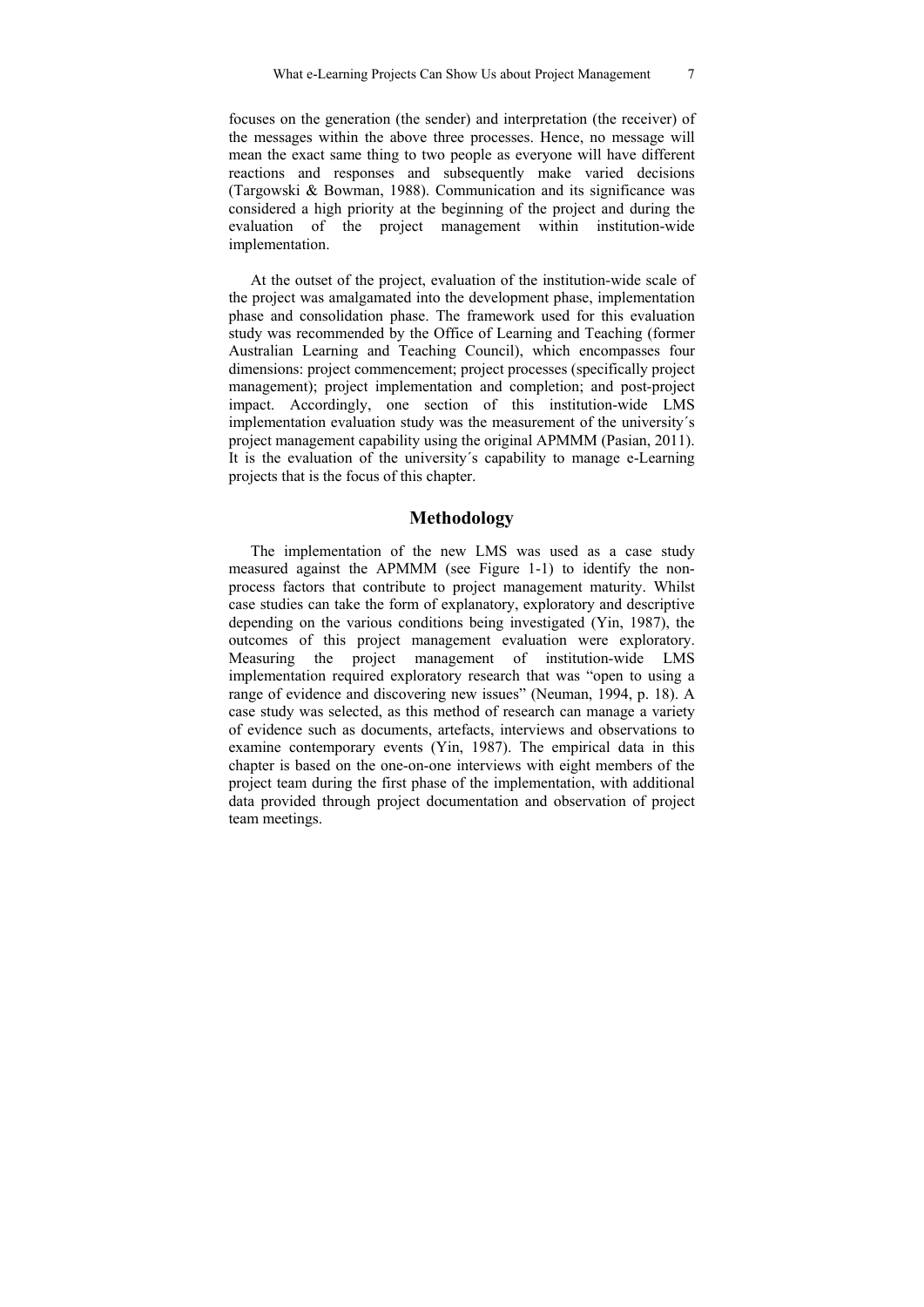In order to be able to report on the university's e-Learning project management capabilities, initial interviews were conducted with: the project sponsor, the project manager, the change stream manager, the technical stream manager, the implementation manager, the stream manager, the implementation manager, the communications officer, a liaison officer and an academic developer. The interviewees are numerically identified in no particular order to ensure anonymity. The semi-structured interviews on the project management processes were designed to incorporate the APMMM. The questions explored organisational and project-related themes: description of the project's key features, identification of the project planning process, details of management support, the interviewees' roles within the project, and their responsibilities and general reflections about this project referencing the APMMM, presented in the introduction. The interviews were transcribed and coded in NVivo using the coding scheme associated with the original research**.** 

### **Development of the APMMM: Key findings**

In the model are four interwoven elements that form the cohesive structure for e-Learning capability: customer involvement, defined process, dynamic non-events and adaptable variants; each of these elements has secondary factors. Following extensive analysis, four other categories were included: communication, strategy, change and sustainability. All of the interviewees referred to "communication" in some way and the transformation agenda attached to the implementation of the institution-wide LMS was conceived in the context of sustainable change; thus, references to "change" or **"**sustainability" were considered as part of the institution's overall strategy.

These new factors came as a result of gaps that emerged in the original model. Before these were identified, however, the interview transcripts were analysed using all the elements in the model. In the table below we have summarised elements of the model that were mentioned either by many of the interviewees or many times by a select number of the interviewees. This summary is also divided to show the top 2-3 sub-nodes of the four elements in the model.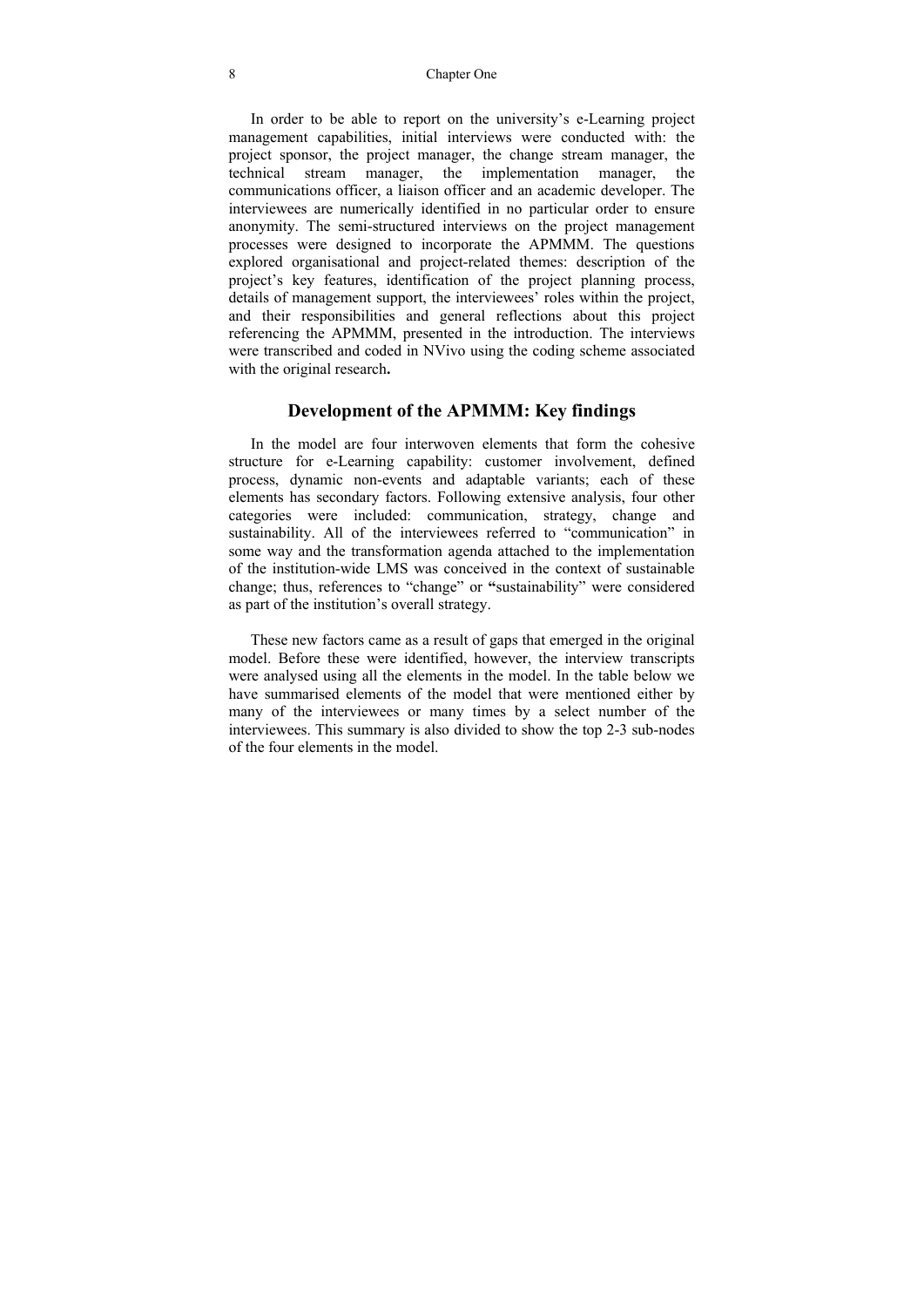| <b>Nodes</b>                | <b>Definition</b>                       | Frequency     |  |  |
|-----------------------------|-----------------------------------------|---------------|--|--|
| <b>Customer Involvement</b> |                                         |               |  |  |
| Agendas                     | This includes the institutional vision, | 6 references  |  |  |
|                             | stakeholder aims and goals within the   | from 5        |  |  |
|                             | project.                                | interviewees  |  |  |
| Knowledge                   | How knowledge is shared by the          | 8 references  |  |  |
|                             | project team members and for what       | from 4        |  |  |
|                             | purposes. (relates to perspectives      | interviewees  |  |  |
|                             | which also comes back to                |               |  |  |
|                             | communication).                         |               |  |  |
| <b>Defined Processes</b>    |                                         |               |  |  |
| Evaluation                  | The formative evaluation of the LMS     | 7 references  |  |  |
|                             | implementation and project              | from 4        |  |  |
|                             | management processes in everyday        | interviewees  |  |  |
|                             | practice.                               |               |  |  |
| Implement                   | The implementation of processes and     | 7 references  |  |  |
|                             | procedures and the required structures  | from 4        |  |  |
|                             | to implement them.                      | interviewees  |  |  |
| <b>Dynamic non-events</b>   |                                         |               |  |  |
| Attitude                    | Attitude is defined an allusion to team | 12 references |  |  |
|                             | dynamics and the resulting impact on    | from 5        |  |  |
|                             | project management performance.         | interviewees  |  |  |
| Commitment                  | Commitment by project staff affects     | 7 references  |  |  |
|                             | the project management process for      | from 4        |  |  |
|                             | implementation.                         | interviewees  |  |  |
| <b>Adaptable Variants</b>   |                                         |               |  |  |
| Culture                     | "Culture" is a manifestation of various | 26 references |  |  |
|                             | factors within the institution that     | from 7        |  |  |
|                             | affect the management of projects.      | interviewees  |  |  |
| Leadership                  | Leadership within the project which     | 18 references |  |  |
|                             | encompasses interaction with            | from 6        |  |  |
|                             | stakeholders, advisory committees,      | interviewees  |  |  |
|                             | problem solving, resource allocation.   |               |  |  |
| Teamwork                    | Teamwork refers to working              | 17 references |  |  |
|                             | collaboratively as well as roles and    | from 7        |  |  |
|                             | responsibilities of individual team     | interviewees  |  |  |
|                             | members and how they intersect.         |               |  |  |

### **Table 1-1 – Key findings**

In "Customer Involvement," the various agendas featured strongly within the interview data and encompassed the university's goals for the LMS implementation as well as each of the faculties and departments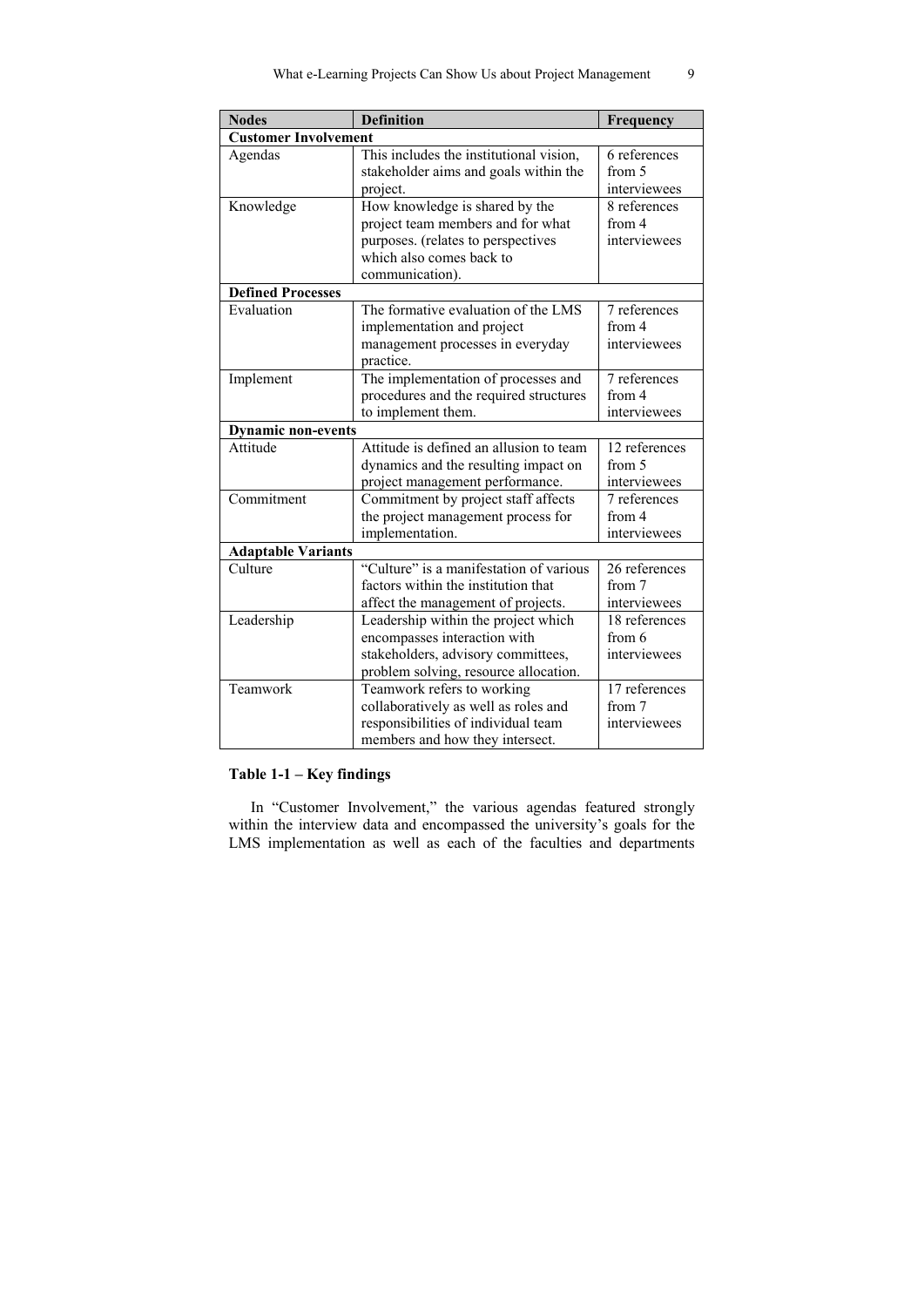#### 10 Chapter One

driving their own agenda. There was also some evidence to suggest conflicts between them. Interviewees discussed how knowledge is shared within the project team and equally dealing with the "lack of knowledge" in relation to specific facets of the LMS across the university and how this was managed. When discussing knowledge and the generation of knowledge, the interviewees referred to the importance of communication.

In "Defined Processes," the diverse feedback mechanisms for formative evaluation were frequently commented on by a select group of the interviewees, which also related to the research conducted before the LMS was chosen. These responses also overlapped with implementation, as it was referred to in various contexts including: the implementation of the new LMS, the related processes and procedures, research relating to the "needs analysis", and decisions on the structure including the management of information concerning the implementation. The interviewees' comments extended beyond these two sub-nodes to include strategy and the reasons behind the transformation of online learning and teaching.

In "Dynamic Non-events," the significance of a positive outlook was asserted by several interviewees. Comments about negative attitudes were also linked to lack of commitment toward the project. According to some of the interviewees, commitment is essential for the success of the implementation. In relation to the stakeholders, interviewees referred to making them aware of the commitment involved in changing to a new LMS but equally to the support that is available and subsequently the importance of managing this process. Again, the interviewees referred to the significance of communication in this context.

In "Adaptable Variants," the interviewees commented on the various cultures found within each faculty and department, how to manage those and the challenge of trying to accommodate the diverse expectations that stem from these cultures. In general, it was considered that academic culture lends towards things being more organic. There was also reference to a change in culture with regard to every unit having an online presence as well as fatigue with all the changes. Culture was also equated with change accumulating in university culture across the sector. The project was seen as having a strong sense of leadership as well as the necessity of being concise in all situations with stakeholders by having clear answers. Some interviewees believed that there was a need to have stronger learning technology policies, as this provides concrete structures for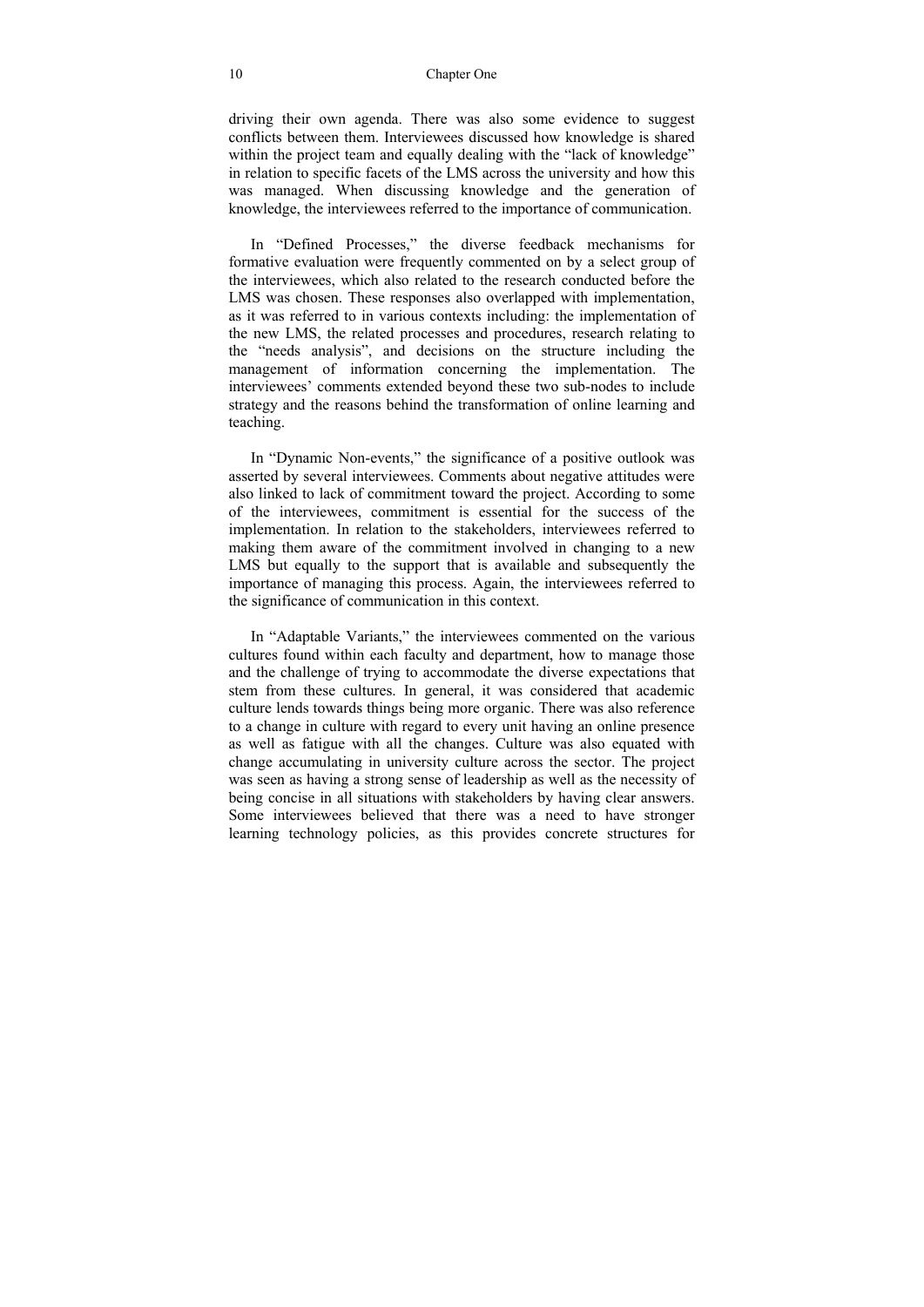implementation. The interviewees' conceptualization of teamwork extended to all the stakeholders' comments which referred to "good and productive" relationships, which also came back to "good communication".

The research findings revealed that communication was mentioned by all of the interviewees with 40 references in the data; consequently, communication was the highest "single" coded category. However, strategy was mentioned by six interviewees with 21 references but when this is combined with change and sustainability, being part of the overall transformation strategy, it became the dominant category. Change was mentioned by all the interviewees with 33 references, and sustainability mentioned by five interviewees with 11 references. This overarching result instigated the adaption of the APMMM to allow flexibility for larger scale projects.

#### **Discussion**

The original model was designed for use in smaller scale e-Learning projects and needed to be expanded to encompass the university-wide implementation of a new learning management system. Accordingly, the model required the addition of "communication" and "strategy" and this was placed under "Adaptable Variants", which became the element in the model with the highest number of sub-categories. This reflects how project management maturity requires "being" open to constant adjustments from all facets during the project's lifetime.

Communication was a factor prevalent throughout the interviews. There were 40 references to various facets of communication within the implementation of the new LMS and importantly, it was also one of two nodes mentioned by all the interviewees. When discussing how project management requires "good" communication, one interviewee said:

I think you need to be open and you need to be a very good communicator. I think you need to be able to talk to people. You need to be able to stress what the project objectives are and explain (Interviewee 4).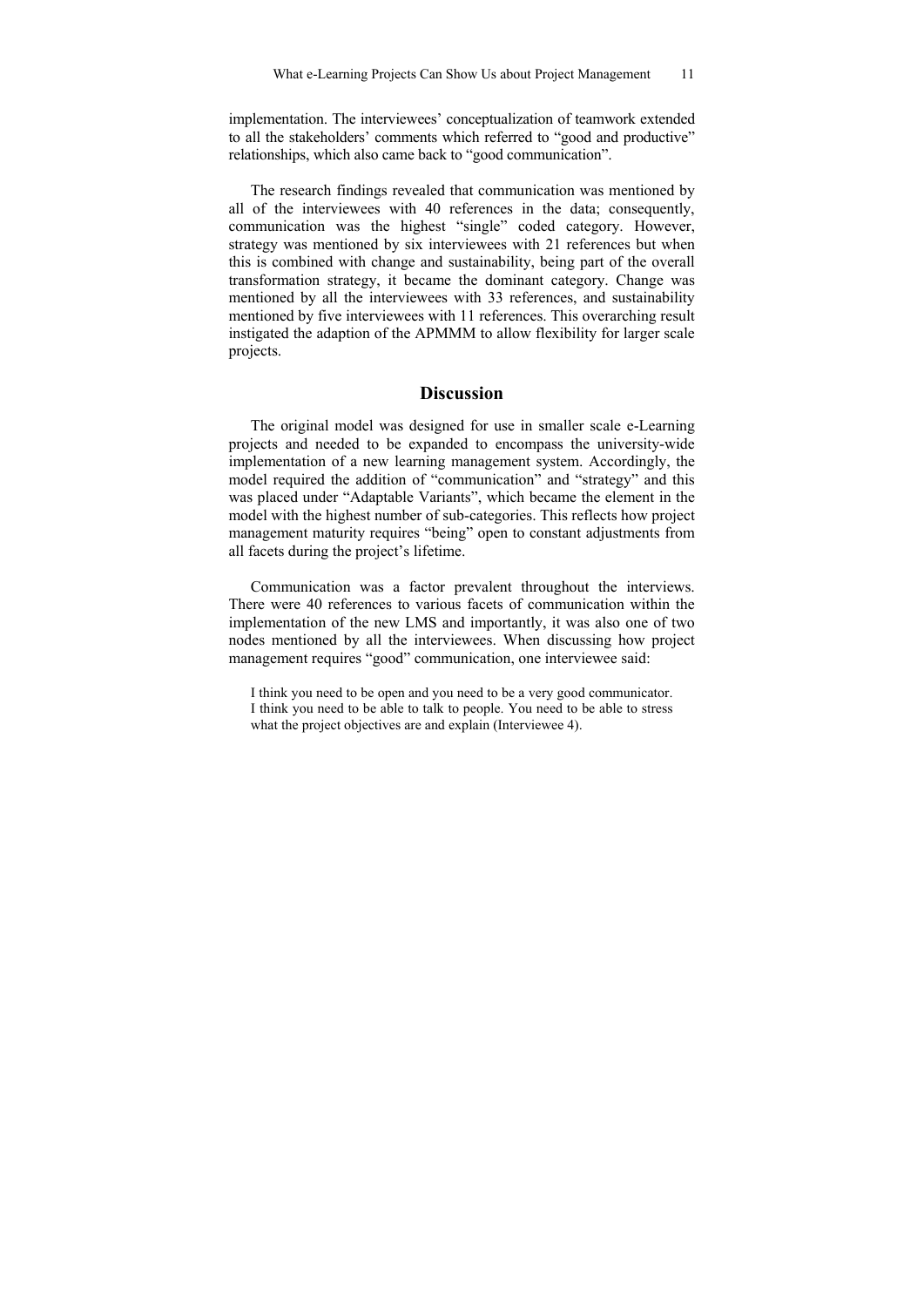#### 12 Chapter One



Acceptance, Attitude, Commitment, Motivation, Loyalty, Trust

Figure 1-2: The APMMM in an LMS context

However, what makes a "good" communicator is subjective, although Dainton and Zelley (2011) define it as more than adopting a set of particular skills. People that are "good" communicators "are those that understand the underlying principles behind communication and are able to enact, appropriately and effectively, particular communication skills as the situation warrants". This is inextricably linked to the communication process presented by Targowski and Bowman (1988). An understanding of the information steering process and the associated actions and activities attached to the decision-making and behaviour processes and the "frames" within the business communication process, specifically, how the "reflecting information" within the message is received and how it can be altered (Targowski & Bowman, 1988), are all essential considerations for being a "good" communicator. This interviewee was not the only person to situate "good" communication as being an essential facet of project management, as another interviewee also commented on the importance of communication with all stakeholders:

One of the important aspects in my mind anyway in the project is how do I communicate progress of the project? How do I communicate key aspects of the project? What communication is relevant to whom at what stage? And how do I communicate that? (Interviewee 8).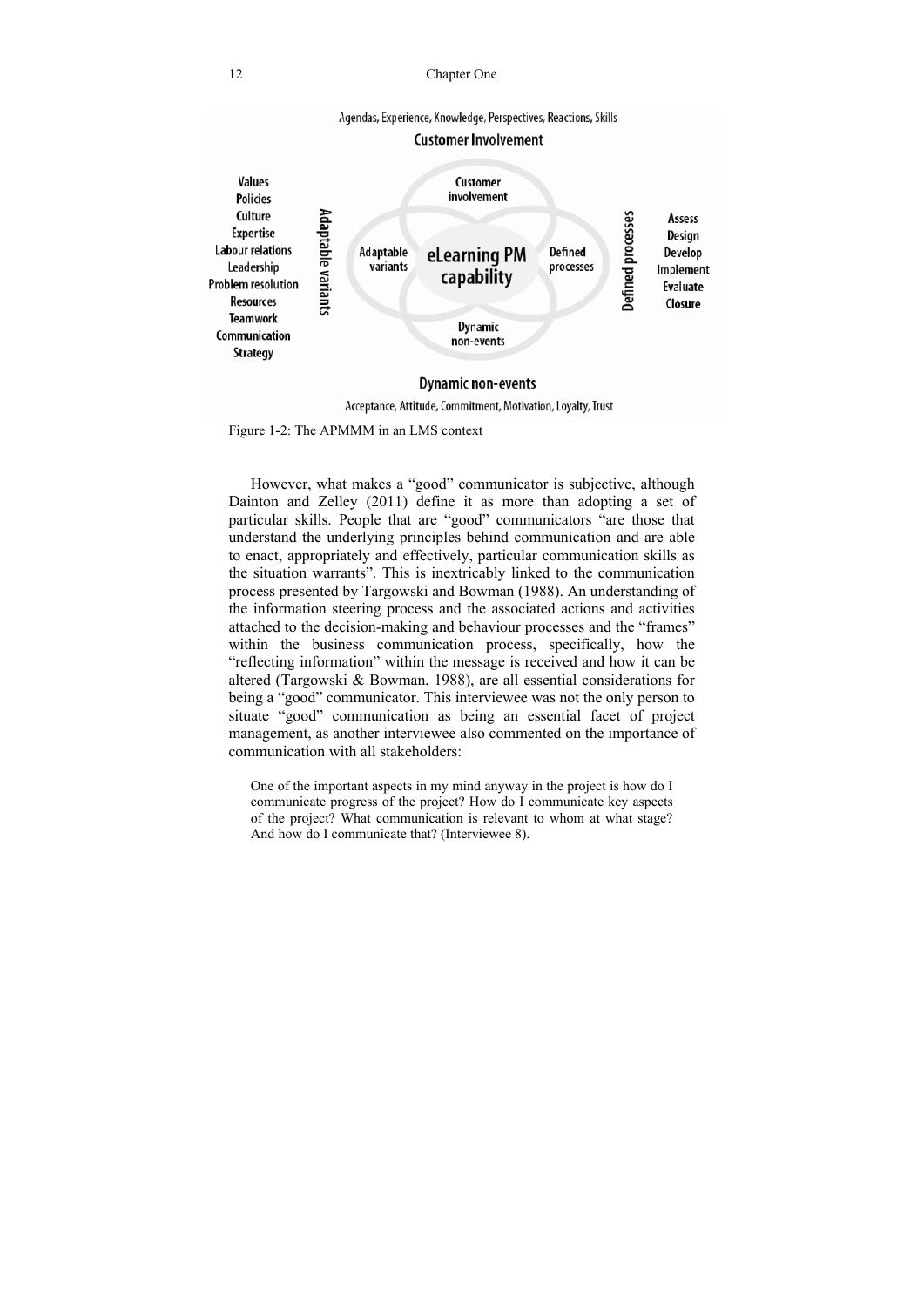The series of questions asked of this interviewee suggests communication is governed by the actions and activities attached to various processes. The act of communicating the progress of the project and what is relevant to whom is part of "the information-steering process"; likewise understanding how to communicate key aspects of the project is one facet of "the behaviour process"; and audience consideration is one component of the business communications process as "no message means exactly the same thing to two different people" (Targowski & Bowman, 1988, p.7). As this interviewee states communication is "one of the important aspects" in the project, this is not surprising when considering the scale of this project, the various stakeholder groups and the fact that the implementation of a new LMS would have differing levels of impact on all staff members and all students.

The interviewees discussed communication as being between or with the stakeholders or project team members to ensure that everyone is up-todate, and that everyone receives the same information. For example, one interviewee said:

I went through a phase at the beginning of the project with my group – they're forever asking me or they're forever saying, "You're not giving us enough information," or something about this or something about that, and [I had] to constantly keep them updated (Interviewee 1).

The view that "communication" is synonymous with "information" is a popular one in business contexts, but according to Dainton and Zelley (2011), the communication process is one that involves people interactively creating, sustaining and managing meaning. In this case, this interviewee then discussed how the communication process was improved and the actions that were taken to do so.

I was sending out weekly updates on things that were going on ... [I] also ... popped my head into ... their offices [to] see if they [had any] questions or things that we're going on, but that was really hard time wise to be able to do that (Interviewee 1).

This interviewee utilized the new LMS as a communication medium, sending updates through the system which then notified people by email. This type of communication was mixed with informal face-to-face updates; although time consuming, these methods became a vehicle for "information steering" as well as sustaining and managing meanings generated through what Targowski and Bowman (1988) call "reflecting